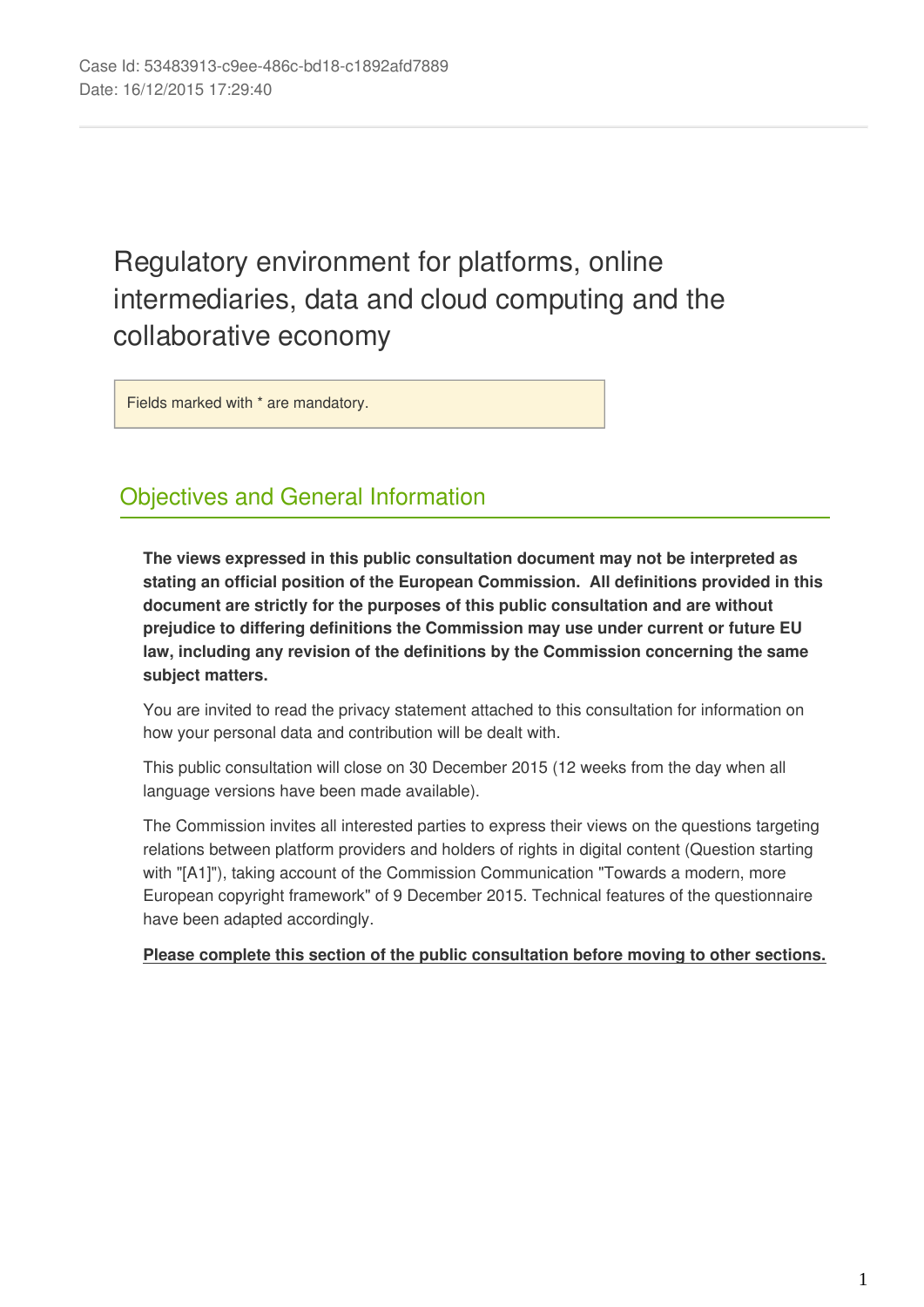- Respondents living with disabilities can request the questionnaire in .docx format and send their replies in email to the following address: CNECT-PLATFORMS-CONSULTATION@ec.europa.eu.
- If you are an association representing several other organisations and intend to gather the views of your members by circulating the questionnaire to them, please send us a request in email and we will send you the questionnaire in .docx format. However, we ask you to
	- introduce the aggregated answers into EU Survey. In such cases we will not consider answers submitted in other channels than EU Survey.
- If you want to submit position papers or other information in addition to the information you share with the Commission in EU Survey, please send them to CNECT-PLATFORMS-CONSULTATION@ec.europa.eu and make reference to the "Case Id" displayed after you have concluded the online questionnaire. This helps the Commission to properly identify your contribution.
- Given the volume of this consultation, you may wish to download a PDF version before responding to the survey online. The PDF version includes all possible questions. When you fill the survey in online, you will not see all of the questions; only those applicable to your chosen respondent category and to other choices made when you answer previous questions.
- **\*** Please indicate your role for the purpose of this consultation
	- **C** An individual citizen
	- An association or trade organization representing consumers
	- An association or trade organization representing businesses
	- An association or trade organization representing civil society
	- **An online platform**
	- A business, including suppliers using an online platform to provide services
	- A public authority
	- **C** A research institution or Think tank
	- **Other**

# **\*** Please indicate your country of residence

Belgium

# **\*** Please provide your contact information (name, address and e-mail address)

```
European Gaming and Betting Association (EGBA), Rue Gray 50 1040
Brussels, egba@egba.eu
```
**\*** Is your organisation registered in the Transparency Register of the European Commission and the European Parliament?

*Note: If you are not answering this questionnaire as an individual, please register in the Transparency Register. If your organisation/institution responds without being registered, the Commission will consider its input as that of an individual and will publish it as such.*

- **O** Yes
- No
- $\circledcirc$  Non-applicable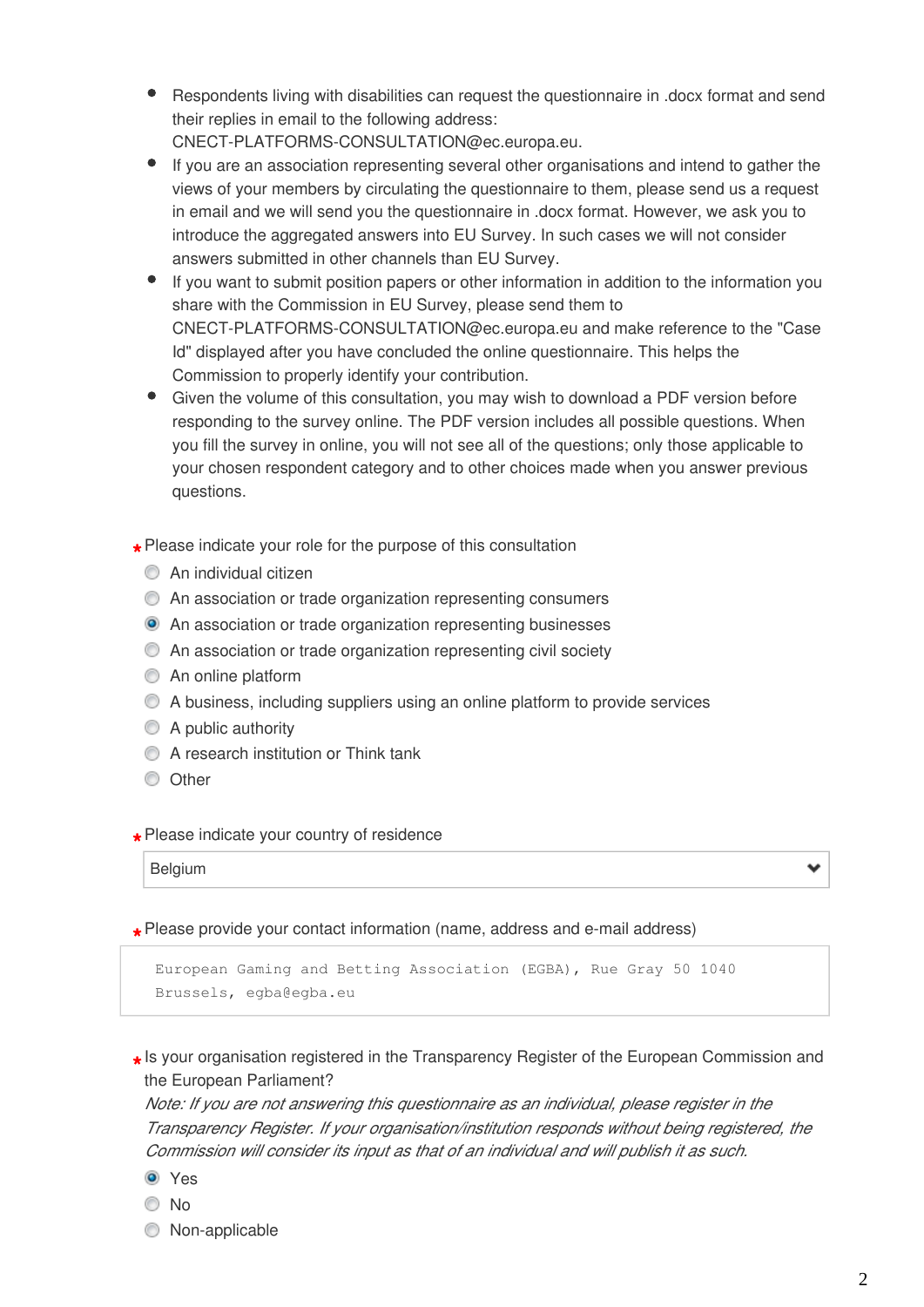# **\*** Please indicate your organisation's registration number in the Transparency Register

29508582413-52

## If you are an economic operator, please enter the NACE code, which best describes the economic activity you conduct. [You can find here the NACE classification.](http://ec.europa.eu/eurostat/ramon/nomenclatures/index.cfm?TargetUrl=LST_NOM_DTL&StrNom=NACE_REV2&StrLanguageCode=EN)

### *Text of 3 to 5 characters will be accepted*

The Statistical classification of economic activities in the European Community, abbreviated as NACE, is the classification of economic activities in the European Union (EU).

92.00

# **\*** I object the publication of my personal data

- Yes
- <sup>O</sup>No

## Online platforms

## SOCIAL AND ECONOMIC ROLE OF ONLINE PLATFORMS

## Do you agree with the definition of "**Online platform**" as provided below?

"Online platform" refers to an undertaking operating in two (or multi)-sided markets, which uses the Internet to enable interactions between two or more distinct but interdependent groups of users so as to generate value for at least one of the groups. Certain platforms also qualify as Intermediary service providers.

Typical examples include general internet search engines (e.g. Google, Bing), specialised search tools (e.g. Google Shopping, Kelkoo, Twenga, Google Local, TripAdvisor, Yelp,), location-based business directories or some maps (e.g. Google or Bing Maps), news aggregators (e.g. Google News), online market places (e.g. Amazon, eBay, Allegro, Booking.com), audio-visual and music platforms (e.g. Deezer, Spotify, Netflix, Canal play, Apple TV), video sharing platforms (e.g. YouTube, Dailymotion), payment systems (e.g. PayPal, Apple Pay), social networks (e.g. Facebook, Linkedin, Twitter, Tuenti), app stores (e.g. Apple App Store, Google Play) or collaborative economy platforms (e.g. AirBnB, Uber, Taskrabbit, Bla-bla car). Internet access providers fall outside the scope of this definition.



v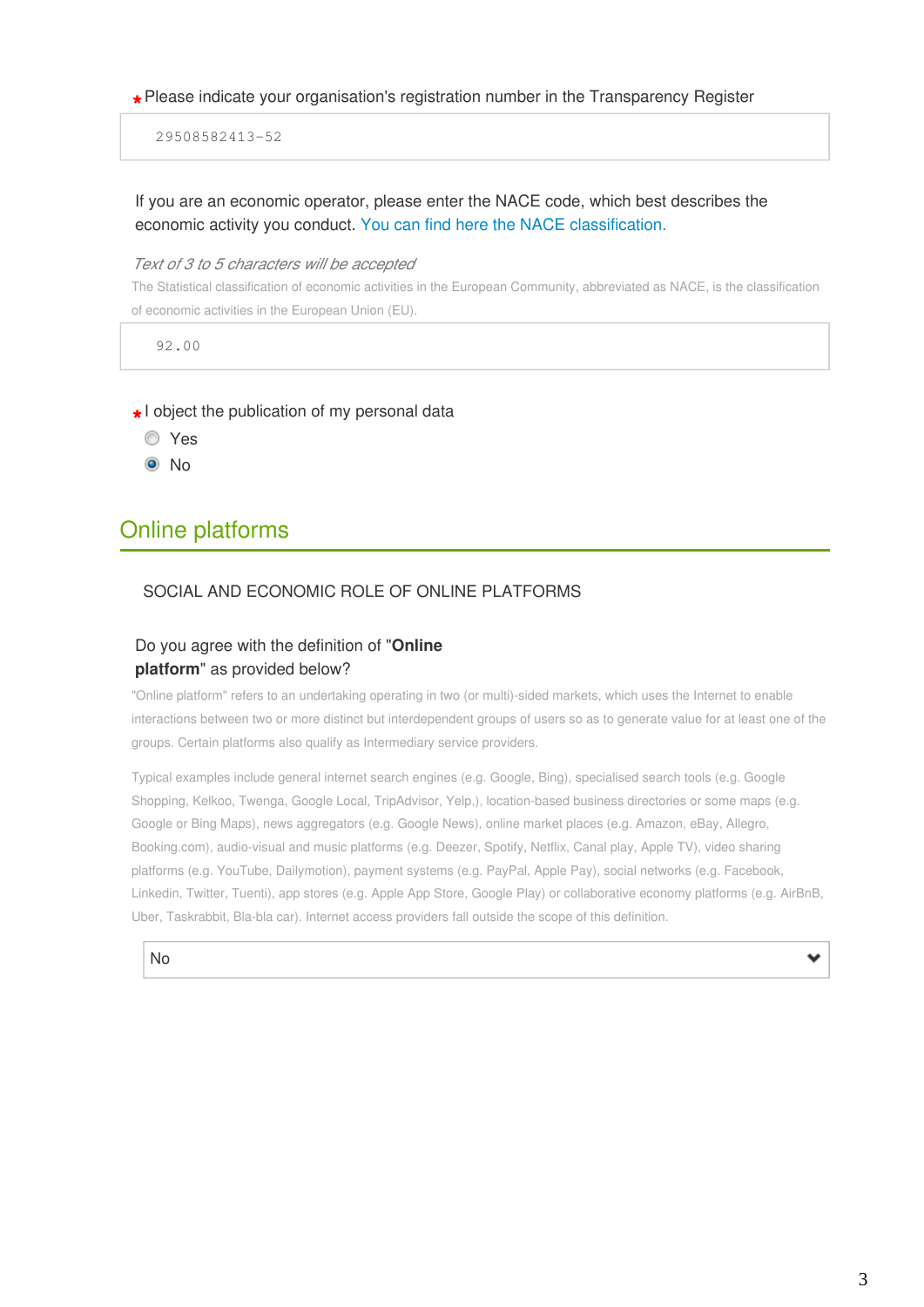**\*** Please explain how you would change the definition

*1000 character(s) maximum* 

The definition of online platforms is very wide and seems to be mostly descriptive / a snapshot of current developments in the digital economy. There is an indicative list of undertakings that supposedly fall within that definition, whilst Internet access providers are explicitly excluded from the definition. The criteria for the categorisation of these undertakings are not given, and neither is the purpose of the definition. It is consequently not clear whether it serves legal or technical objectives. The (legal) implications of the definition are also unclear, which risks legal uncertainty for undertakings directly or indirectly affected by it.

The absence of a well-defined set of objectives renders providing alternative definitions impossible

What do you consider to be the key advantages of using online platforms?

Online platforms…

- $\nabla$  make information more accessible
- $\nabla$  make communication and interaction easier
- $\triangledown$  increase choice of products and services
- $\blacksquare$  create more transparent prices and the possibility to compare offers
- $\blacksquare$  increase trust between peers by providing trust mechanisms (i.e. ratings, reviews, etc.)
- $\triangledown$  lower prices for products and services
- $\blacksquare$  lower the cost of reaching customers for suppliers
- $\triangledown$  help with matching supply and demand
- $\triangledown$  create new markets or business opportunities
- **M** help in complying with obligations in cross-border sales
- $\blacksquare$  help to share resources and improve resource-allocation
- **v** others:

## **\*** Please specify:

*100 character(s) maximum* 

Platforms increase transparency in the market and are beneficial to consumers.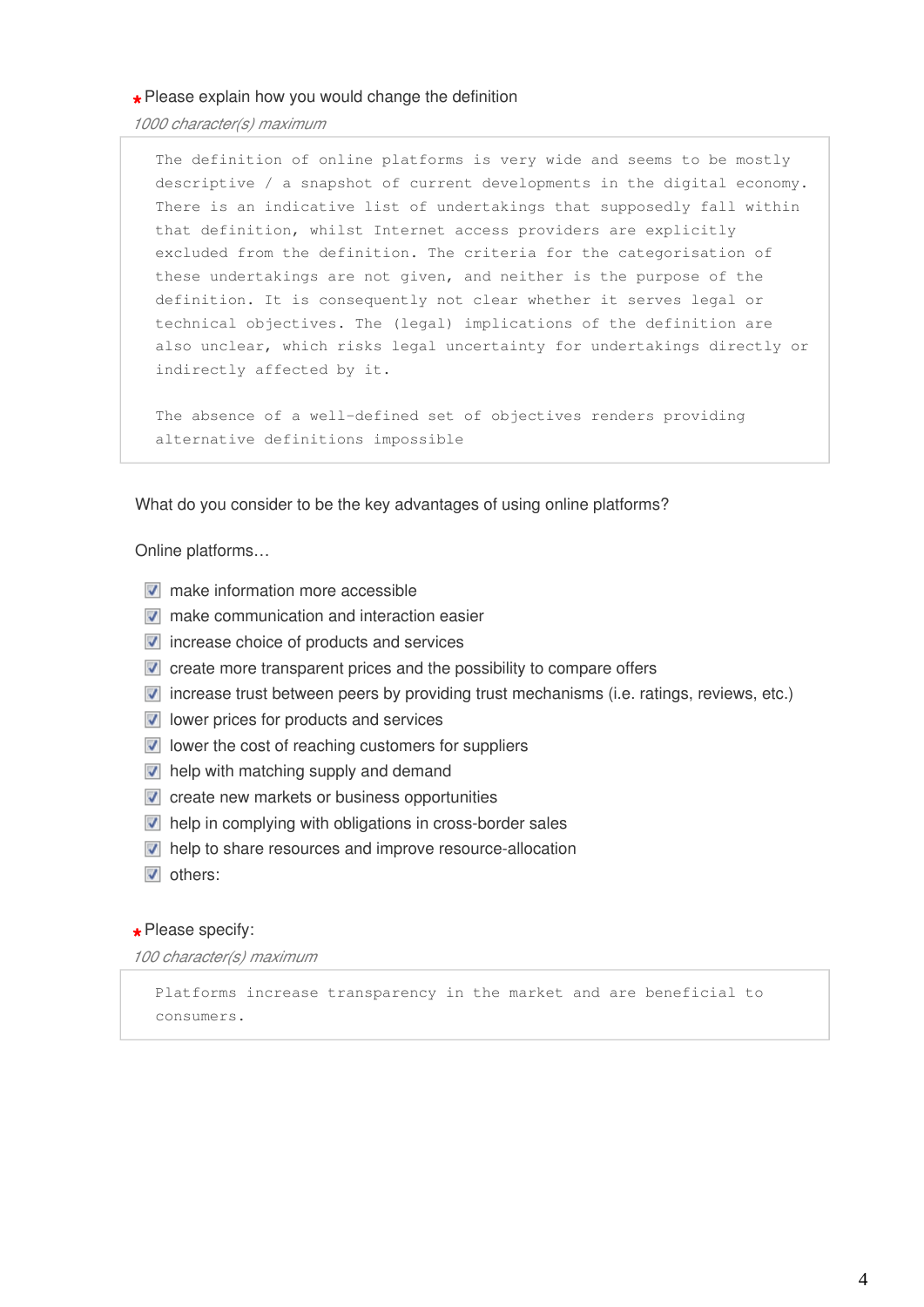## Have you encountered, or are you aware of problems faced by **consumers** or **suppliers** when dealing with online platforms?

"Consumer" is any natural person using an online platform for purposes outside the person's trade, business, craft or profession.

"Supplier" is any trader or non-professional individual that uses online platforms to provide services to third parties both under their own brand (name) and under the platform's brand.

Yes

No



Please list the problems you encountered, or you are aware of, in the order of importance and provide additional explanation where possible.

*3000 character(s) maximum* 

EGBA members have encountered issues related to freedom of expression in the past. In the field of online gambling the freedom to advertise and the liberties on editorial content, which both form part of freedom of expression, have been infringed when dealing with online platforms.

In the area of advertising for gaming and betting services the margin of appreciation for the national authorities to impose restrictions depends on the objectives pursued by national legislation, which usually are consumer protection and the protection of public order. It is important to note that in a number of cases the ECtHR has confirmed that, in addition to editorial content, so-called "commercial speech" is also protected by article 10 ECHR.

In several Member States national authorities have requested a social media platform to shut down online gambling operators' webpages. We consider that this not only infringes EU law, but also curbs the freedom of expression and the right for a fair trial as laid down in the EU Charter of Human Rights since there is no mechanism of appeal. The act of shutting down webpages without a valid reason and without legal remedies amounts to censorship especially when the entire website of an operator is shut down and not, for example, less restrictive means are used such as blocking of individual messages that could be of concern to a national regulator.

Thus, EGBA would like to see the requirement for a court order to be necessary before taking down content as well as a mechanism of legal remedies in particular when certain services and/or content are legitimately offered / published from another Member State or in another Member State. This will be elaborated on in Section II of this consultation (Section 2 "Tackling illegal content…").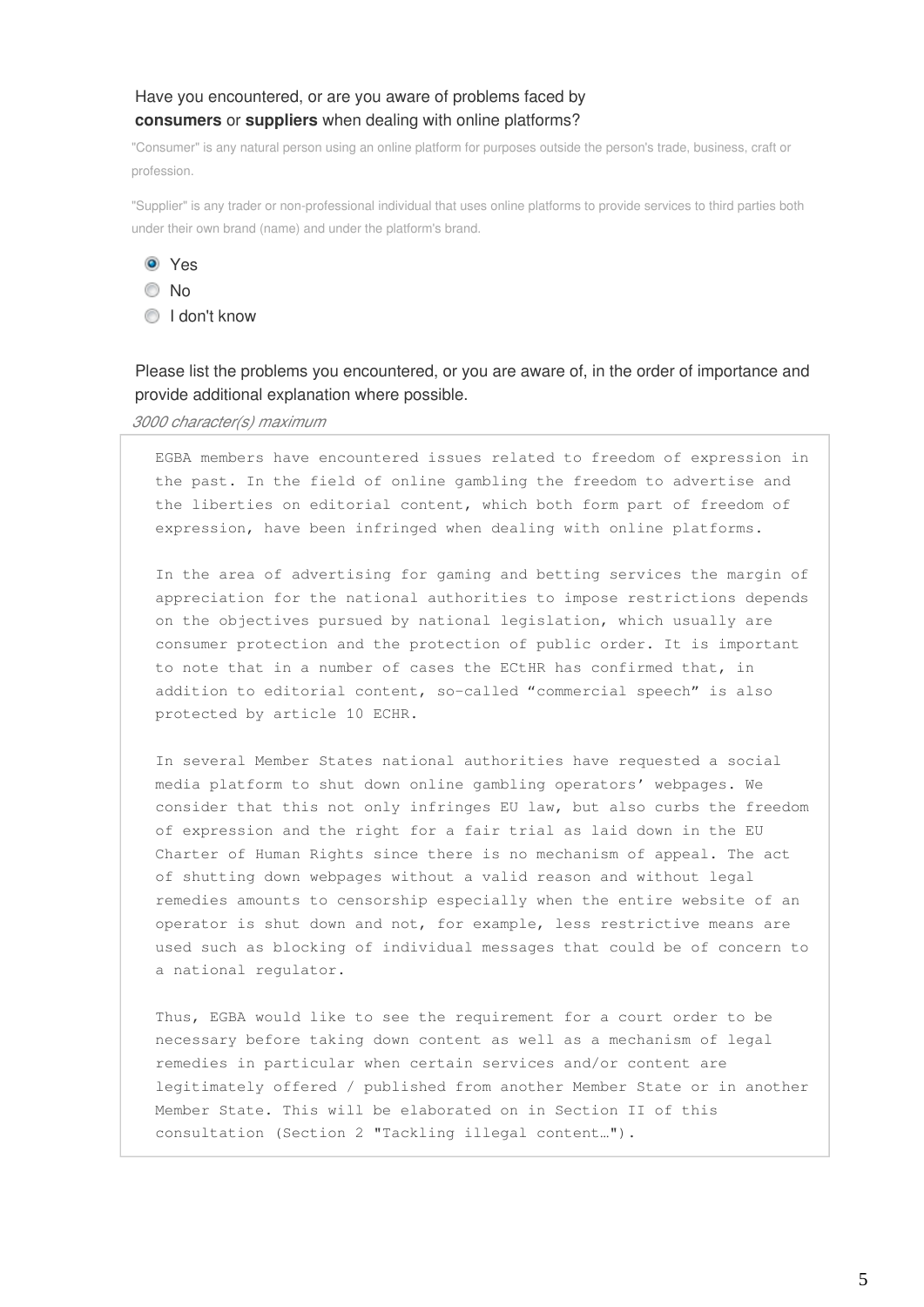How could these problems be best addressed?

- $\bullet$  market dynamics
- $\bullet$  regulatory measures
- self-regulatory measures
- a combination of the above

## TRANSPARENCY OF ONLINE PLATFORMS

Do you think that online platforms should ensure, as regards their own activities and those of the **traders** that use them, more transparency in relation to:

a) information required by consumer law (e.g. the contact details of the supplier, the main characteristics of products, the total price including delivery charges, and consumers' rights, such as the right of withdrawal)?

"Trader" is any natural or legal person using an online platform for business or professional purposes. Traders are in particular subject to EU consumer law in their relations with consumers.

- No
- **I** don't know

b) information in response to a search query by the user, in particular if the displayed results are sponsored or not?

- Yes
- No
- I don't know

c) information on who the actual supplier is, offering products or services on the platform

- Yes
- No
- **I** don't know

d) information to discourage misleading marketing by professional suppliers (traders), including fake reviews?

- Yes
- © No
- **O** I don't know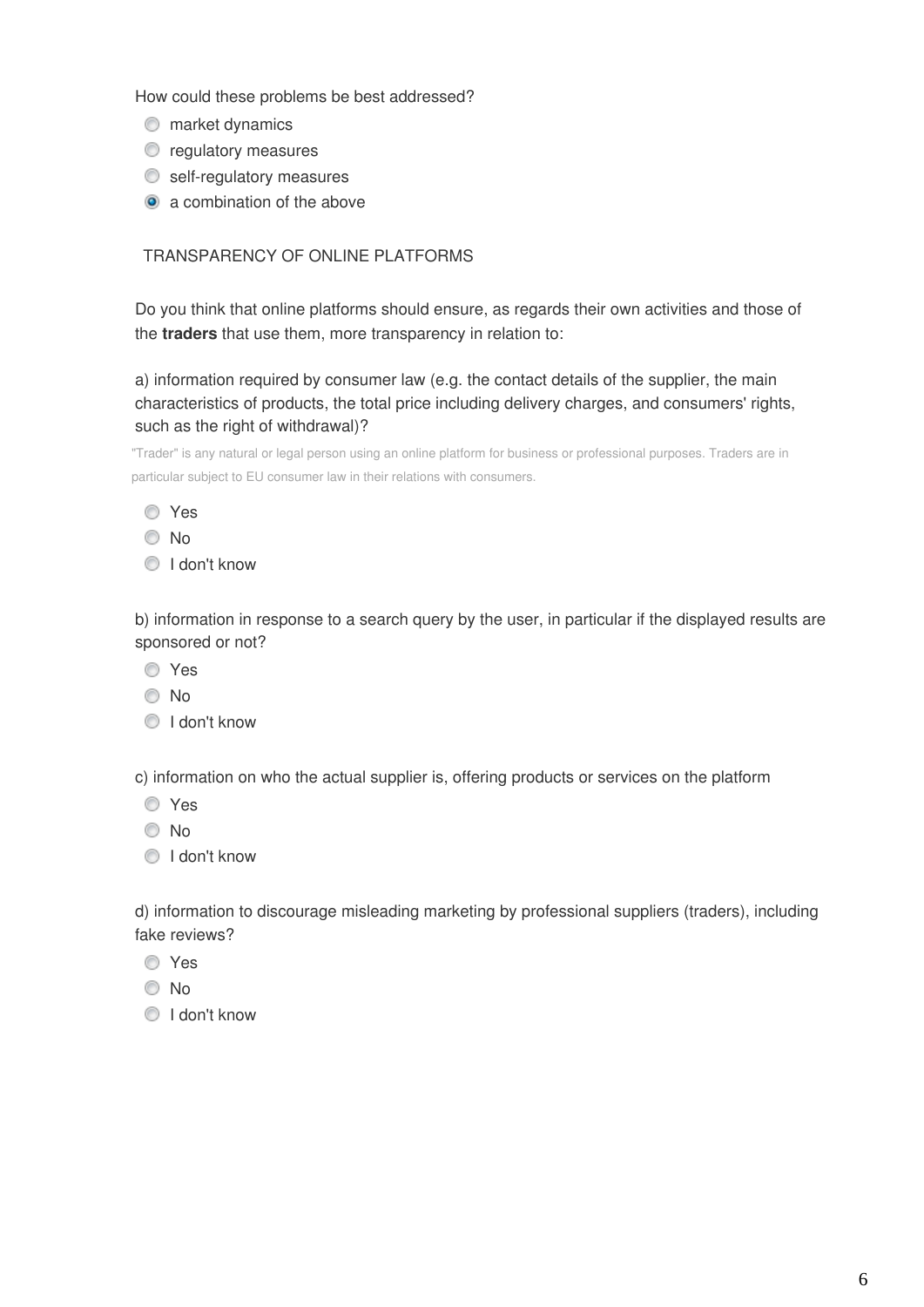## e) is there any additional information that, in your opinion, online platforms should be obliged to display?

*500 character(s) maximum* 

```
It is the internet itself that significantly increases the transparency
and the power of the consumer in the market place. As a result, online
business is under constant commercial pressure to create positive
consumer experiences and avoid negative perception, thus strengthening
the position of the consumer.
```

```
Answering questions a) to e) shows that sufficient provisions are in
place to address the issues. More regulation will rather cause
over-regulation and duplication.
```
Have you experienced that information displayed by the platform (e.g. advertising) has been adapted to the interest or recognisable characteristics of the user?

- Yes
- © No
- **O** I don't know

Do you find the information provided by online platforms on their terms of use sufficient and easy-to-understand?

- Yes
- <sup>O</sup>No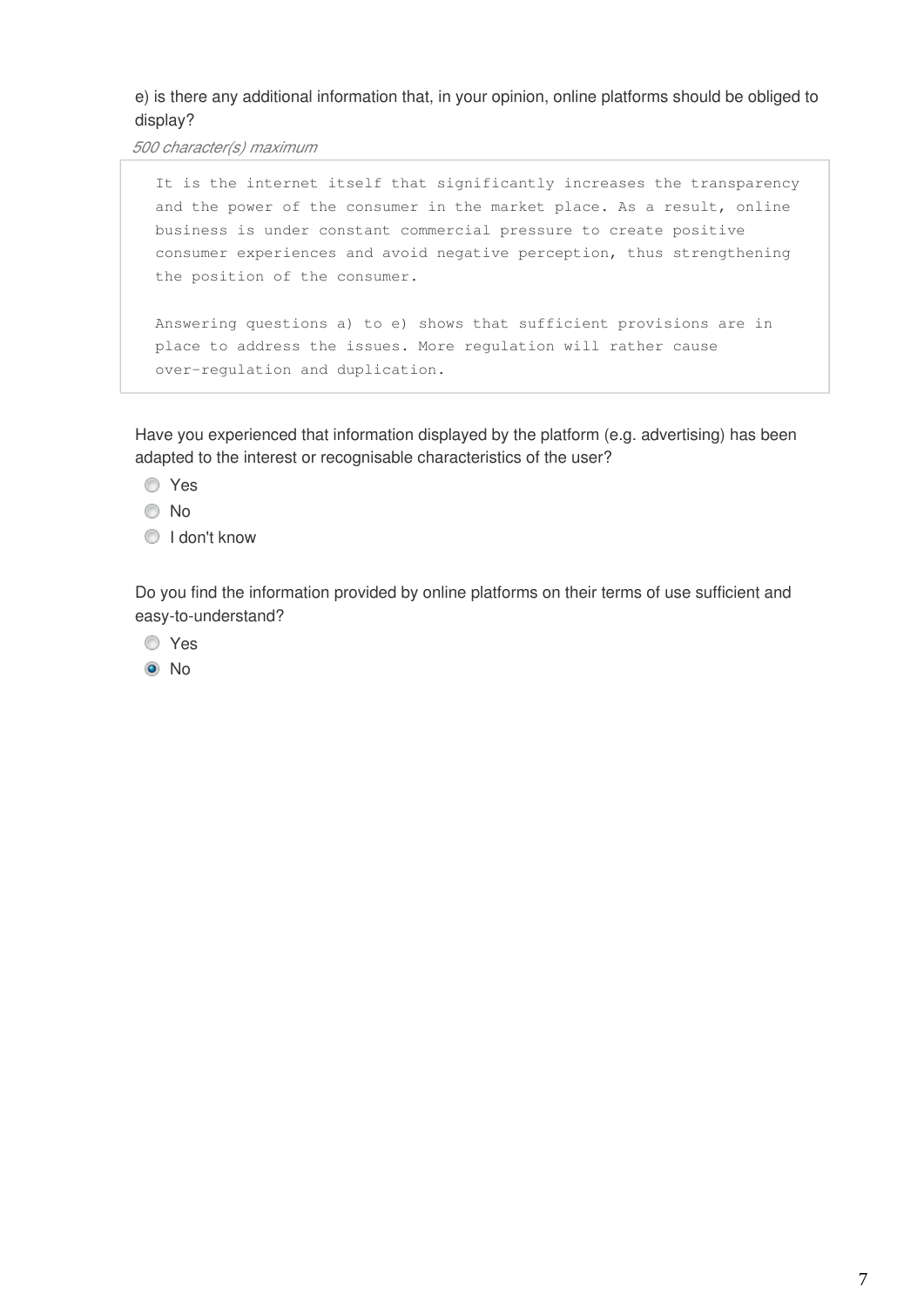## **\*** What type of additional information and in what format would you find useful? Please briefly explain your response and share any best practice you are aware of.

*1500 character(s) maximum* 

Online gambling is included in a number of horizontal EU directives and regulations, including for the protection of consumers. The sector is inter alia covered by the Unfair Commercial Practices Directive, the Directive on Unfair Contract Terms and the Alternative and Online Dispute Resolution Directive. However, online gambling has been excluded from the Consumer Rights Directive, resulting in the recent EP study on the Cost of non-Europe to conclude that 'excluding gambling contracts from the Consumer Right Directive can expose consumers to situations where some contracts are unregulated.'

The study also concluded that: "A single market for gambling and online gaming is not currently established in the EU, leading to significant gaps in consumer protection when gambling transaction occurs cross border. …Protection for problem gamblers and vulnerable consumers is also fragmented and less effective as a result." (p 8) and that: "There is a need for common standards to address the rights and obligations of both the service provider and the consumer in order to ensure a high level of protection for citizens and consumers, particularly minors and other vulnerable persons, and the prevention of misleading and excessive advertisements. "(p 43)

EGBA would rather urge the Commission to come forward with legislative proposals to address existing gaps in the (digital) single market, including for online gambling

Do you find reputation systems (e.g. ratings, reviews, certifications, trustmarks) and other trust mechanisms operated by online platforms are generally reliable?

- Yes
- © No
- **I** don't know

What are the main benefits and drawbacks of reputation systems and other trust mechanisms operated by online platforms? Please describe their main benefits and drawbacks.

*1500 character(s) maximum* 

## USE OF INFORMATION BY ONLINE PLATFORMS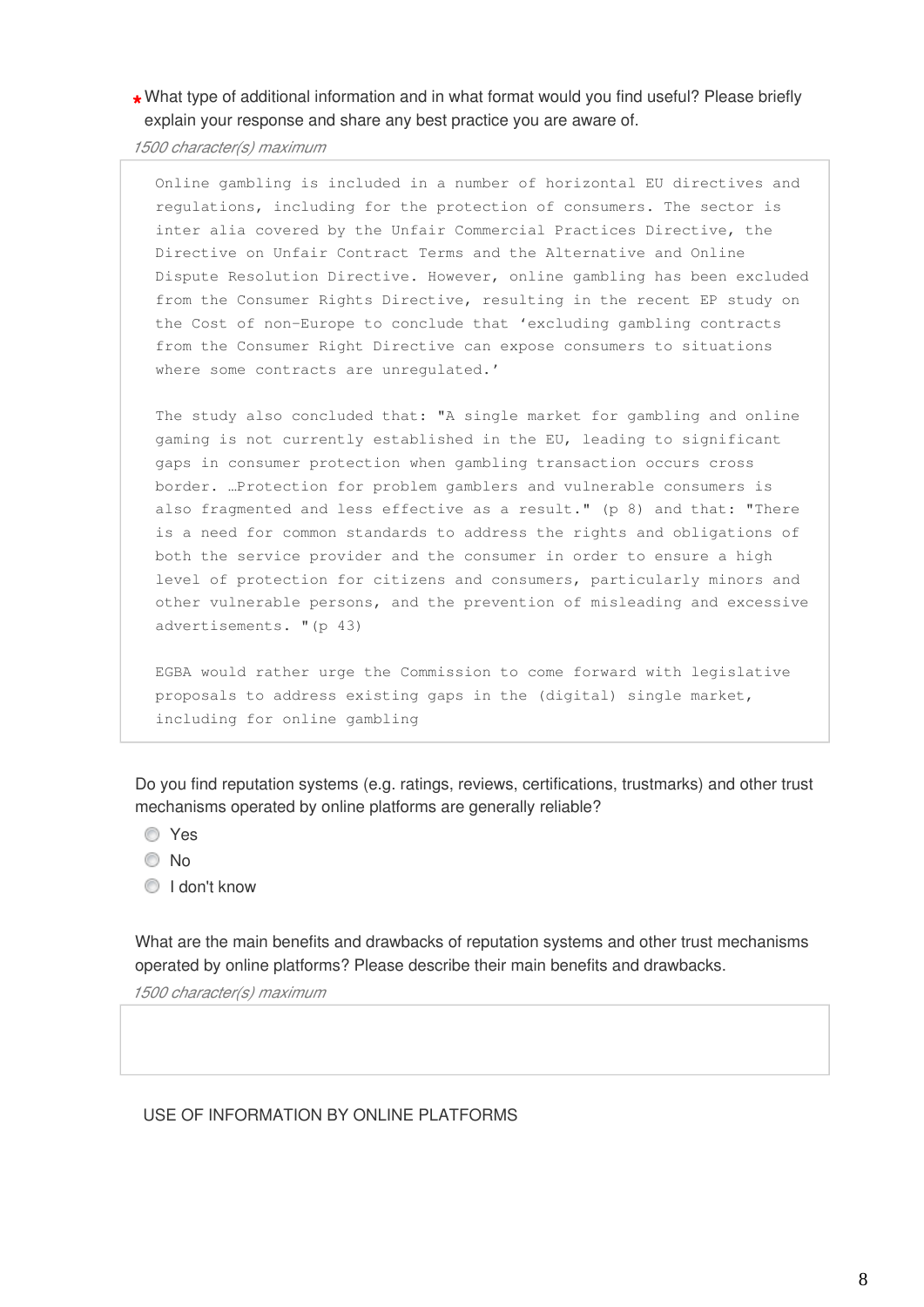In your view, do online platforms provide sufficient and accessible information with regard to:

a) the personal and non-personal data they collect?

- Yes
- No
- **I** don't know

b) what use is made of the personal and non-personal data collected, including trading of the data to other platforms and actors in the Internet economy?

- Yes
- No
- **I** don't know

c) adapting prices, for instance dynamic pricing and conditions in function of data gathered on the buyer (both consumer and trader)?

- **O** Yes
- No
- $\bigcirc$  I don't know

Please share your general comments or ideas regarding the use of information by online platforms

*3000 character(s) maximum* 

## RELATIONS BETWEEN PLATFORMS AND SUPPLIERS/TRADERS/APPLICATION DEVELOPERS OR HOLDERS OF RIGHTS IN DIGITAL CONTENT

Please provide the list of online platforms with which you are in regular business relations and indicate to what extent your business depends on them (on a scale of 0 to 3). Please describe the position of your business or the business you represent and provide recent examples from your business experience.

|                | Name of online platform | Dependency (0:not | Examples   |
|----------------|-------------------------|-------------------|------------|
|                |                         | dependent, 1:     | from your  |
|                |                         | dependent, 2:     | business   |
|                |                         | highly dependent) | experience |
| 1              |                         |                   |            |
| 2              |                         |                   |            |
| 3              |                         |                   |            |
| $\overline{4}$ |                         |                   |            |
| 5              |                         |                   |            |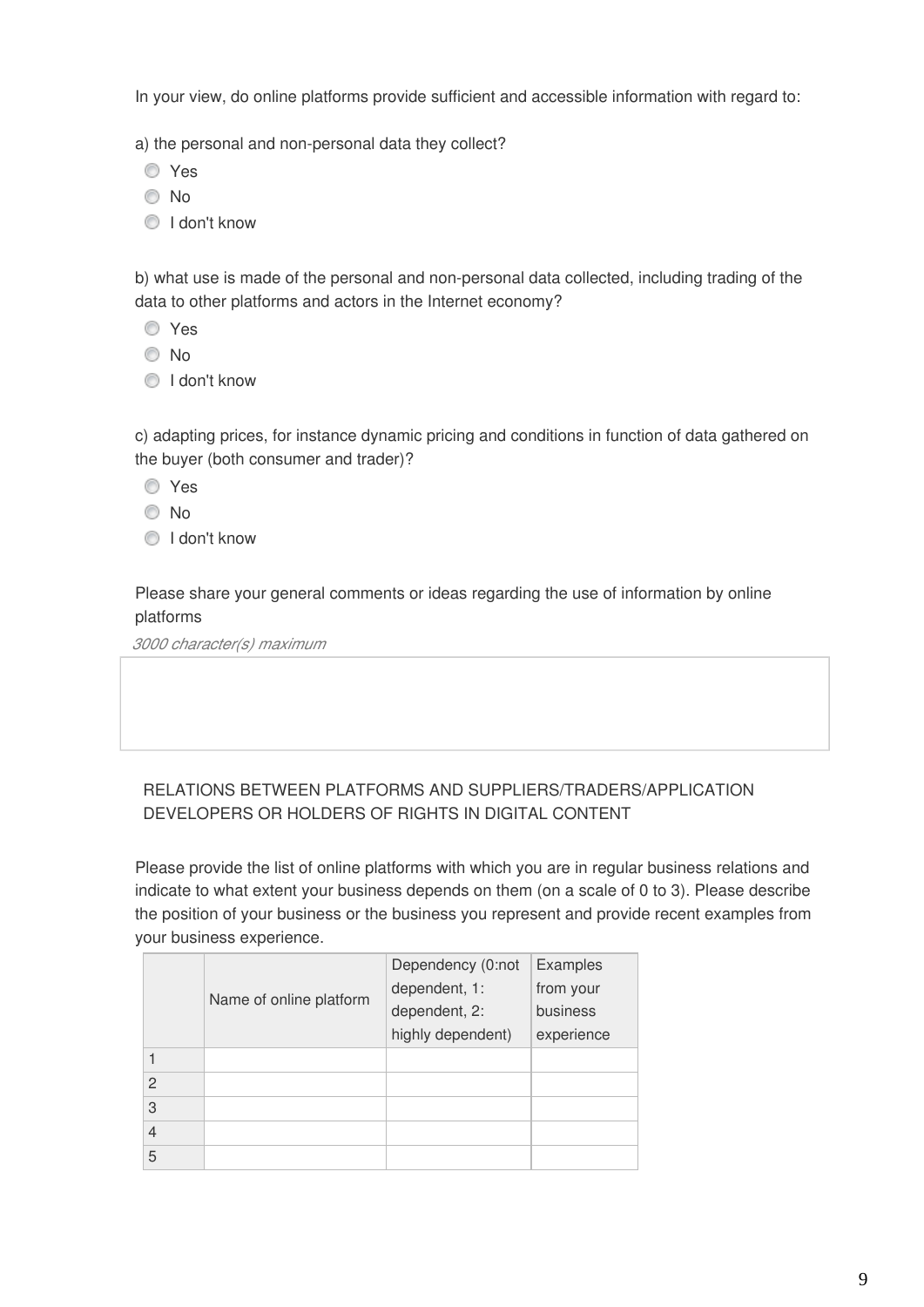## How often do you experience the following business practices in your business relations with platforms?

## The online platform …

\* A parity clause is a provision in the terms of use of an online platform or in an individual contract between the online platform and a supplier under which the price, availability and other conditions of a product or service offered by the supplier on the online platform have to maintain parity with the best offer of the supplier on other sales channels.

|                                                                                                                                    | <b>Never</b> | <b>Sometimes</b> | <b>Often</b> | <b>Always</b> |
|------------------------------------------------------------------------------------------------------------------------------------|--------------|------------------|--------------|---------------|
| requests me to use exclusively its services                                                                                        | ⊙            |                  | 60           |               |
| applies "parity clauses" *                                                                                                         | ⊙            |                  | ⋒            |               |
| applies non-transparent fees                                                                                                       |              |                  |              |               |
| applies fees without corresponding<br>counter-performance                                                                          |              |                  |              |               |
| applies terms and conditions, which I find<br>unbalanced and do not have the possibility to<br>negotiate                           |              |                  |              |               |
| unilaterally modifies the contractual terms<br>without giving you proper notification or<br>allowing you to terminate the contract |              |                  |              |               |
| limits access to data or provides it in a<br>non-usable format                                                                     |              |                  |              |               |
| puts significant constraints to presenting your<br>offer                                                                           |              |                  |              |               |
| presents suppliers/services in a biased way                                                                                        | ⊙            |                  | 0            | ⋒             |
| refuses access to its services unless specific<br>restrictions are accepted                                                        |              |                  |              |               |
| promotes its own services to the<br>disadvantage of services provided by<br>suppliers                                              |              |                  |              |               |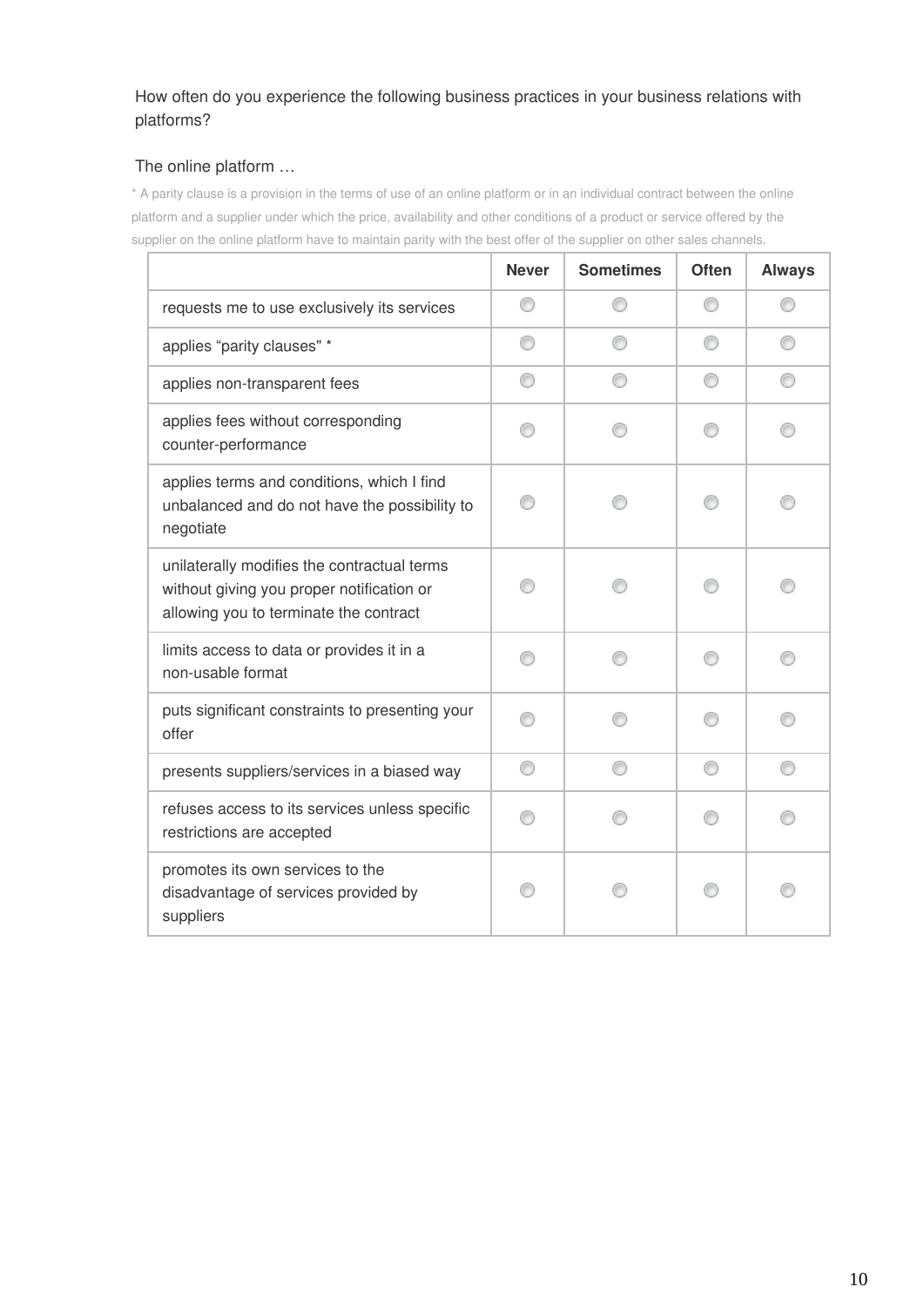If you do experience them, what is their impact on your business activity (on a scale from 0 to 3).

## Impact on my business: The online platform …

\* A parity clause is a provision in the terms of use of an online platform or in an individual contract between the online platform and a supplier under which the price, availability and other conditions of a product or service offered by the supplier on the online platform have to maintain parity with the best offer of the supplier on other sales channels.

|                                                                                                                                    | $0 - no$<br>impact | $1 -$<br>minor<br>impact | $2 -$<br>considerable<br>impact | $3 -$<br>heavy<br>impact |
|------------------------------------------------------------------------------------------------------------------------------------|--------------------|--------------------------|---------------------------------|--------------------------|
| requests me to use exclusively its services                                                                                        | ⊙                  | ⊙                        |                                 |                          |
| applies "parity clauses" *                                                                                                         | ⊙                  | ⊙                        |                                 | ⊙                        |
| applies non-transparent fees                                                                                                       |                    | ⊙                        |                                 |                          |
| applies fees without corresponding<br>counter-performance                                                                          |                    | ∩                        |                                 |                          |
| applies terms and conditions, which I find<br>unbalanced and do not have the possibility<br>to negotiate                           |                    |                          |                                 |                          |
| unilaterally modifies the contractual terms<br>without giving you proper notification or<br>allowing you to terminate the contract |                    |                          |                                 |                          |
| limits access to data or provides it in a<br>non-usable format                                                                     | ∩                  |                          |                                 |                          |
| puts significant constraints to presenting<br>your offer                                                                           |                    |                          |                                 |                          |
| presents suppliers/services in a biased way                                                                                        |                    | ⊙                        |                                 |                          |
| refuses access to its services unless specific<br>restrictions are accepted                                                        |                    |                          |                                 |                          |
| promotes its own services to the<br>disadvantage of services provided by<br>suppliers                                              |                    |                          |                                 |                          |

If you are aware of other contractual clauses or experience other potentially problematic practices, please mention them here

*1000 character(s) maximum*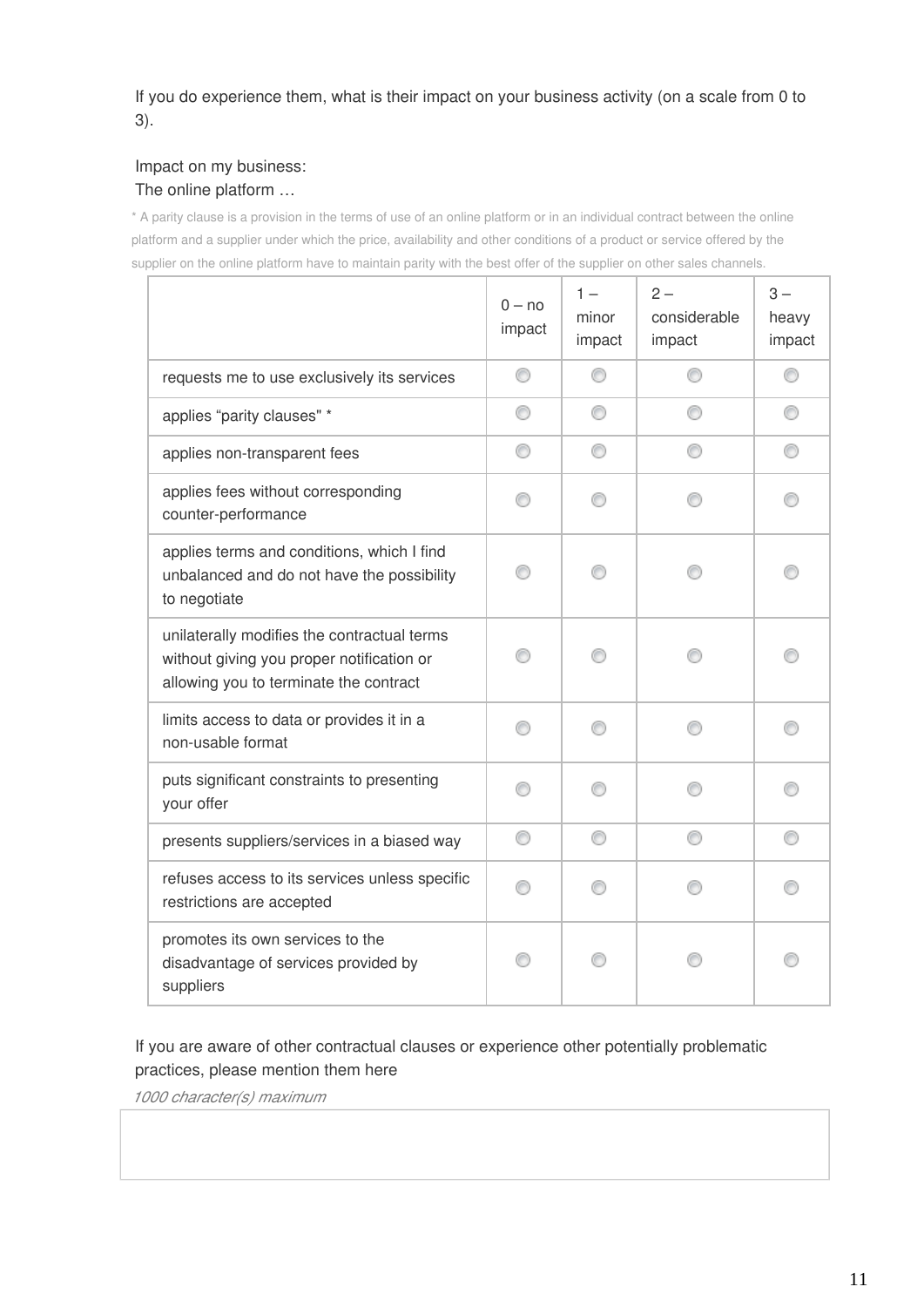[A1] Are you a holder of rights in digital content protected by copyright, which is used on an online platform?

- **O** Yes
- © No

Is there a room for improvement in the relation between platforms and suppliers using the services of platforms?

- $\bullet$  No, the present situation is satisfactory.
- **O** Yes, through market dynamics.
- $\bullet$  Yes, through self-regulatory measures (codes of conducts / promotion of best practices).
- **O** Yes, through regulatory measures.
- **C** Yes, through the combination of the above.

Are you aware of any dispute resolution mechanisms operated by online platforms, or independent third parties on the business-to-business level mediating between platforms and their suppliers?

Yes

© No

## CONSTRAINTS ON THE ABILITY OF CONSUMERS AND TRADERS TO MOVE FROM ONE PLATFORM TO ANOTHER

Do you see a need to strengthen the technical capacity of online platforms and address possible other constraints on switching freely and easily from one platform to another and move user data (e.g. emails, messages, search and order history, or customer reviews)?

- Yes
- <sup>O</sup>No

Should there be a mandatory requirement allowing non-personal data to be easily extracted and moved between comparable online services?

- Yes
- No

Please share your general comments or ideas regarding the ability of consumers and traders to move from one platform to another

*3000 character(s) maximum* 

ACCESS TO DATA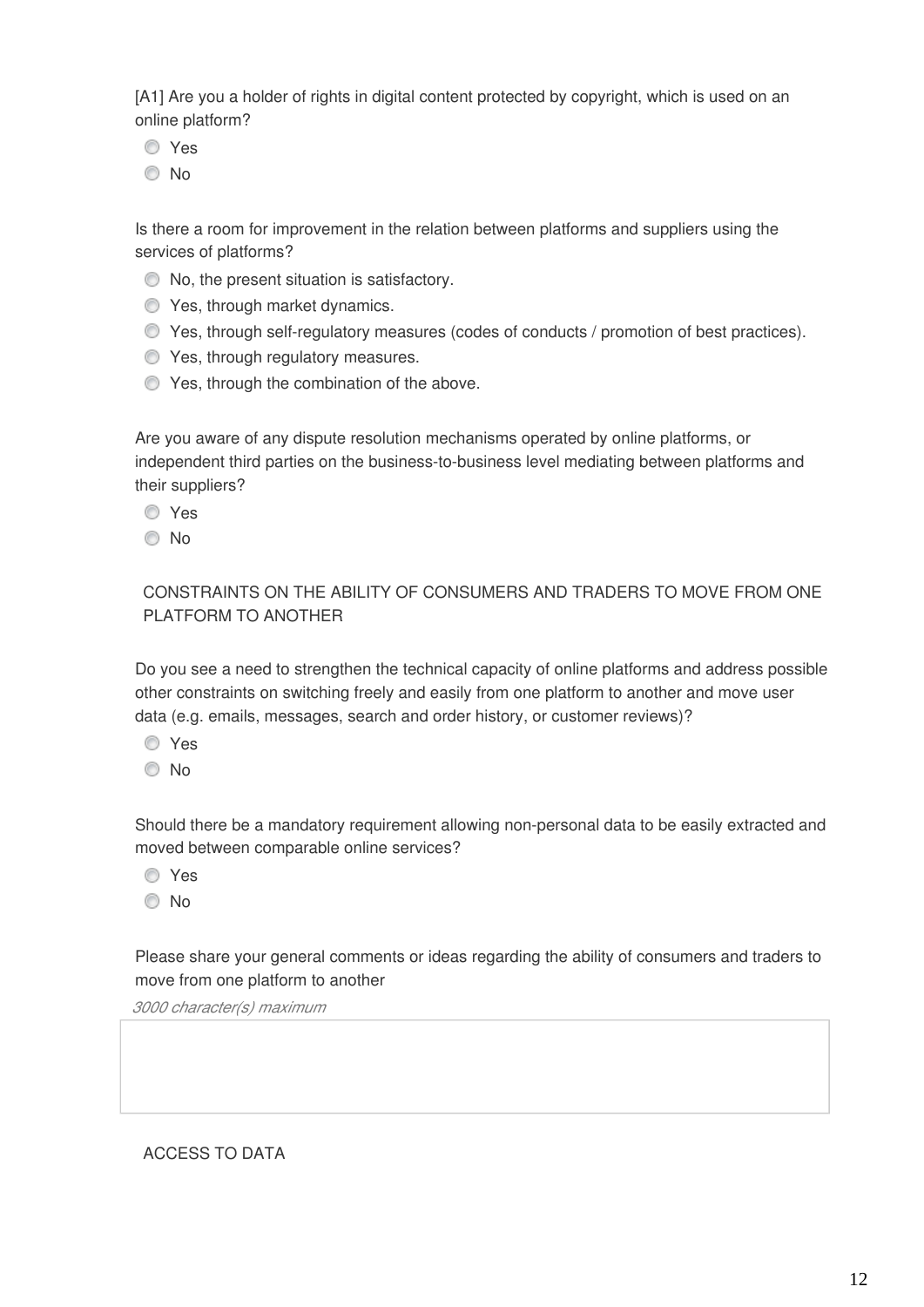As a trader or a consumer using the services of online platforms did you experience any of the following problems related to the access of data?

a) unexpectedly changing conditions of accessing the services of the platforms

- Yes
- No

b) unexpectedly changing conditions of accessing the Application Programming Interface of the platform

- Yes
- No

c) unexpectedly changing conditions of accessing the data you shared with or stored on the platform

- **O** Yes
- No

d) discriminatory treatment in accessing data on the platform

- Yes
- © No

Would a rating scheme, issued by an independent agency on certain aspects of the platforms' activities, improve the situation?

- Yes
- © No

Please share your general comments or ideas regarding access to data on online platforms

*3000 character(s) maximum* 

Tackling illegal content online and the liability of online intermediaries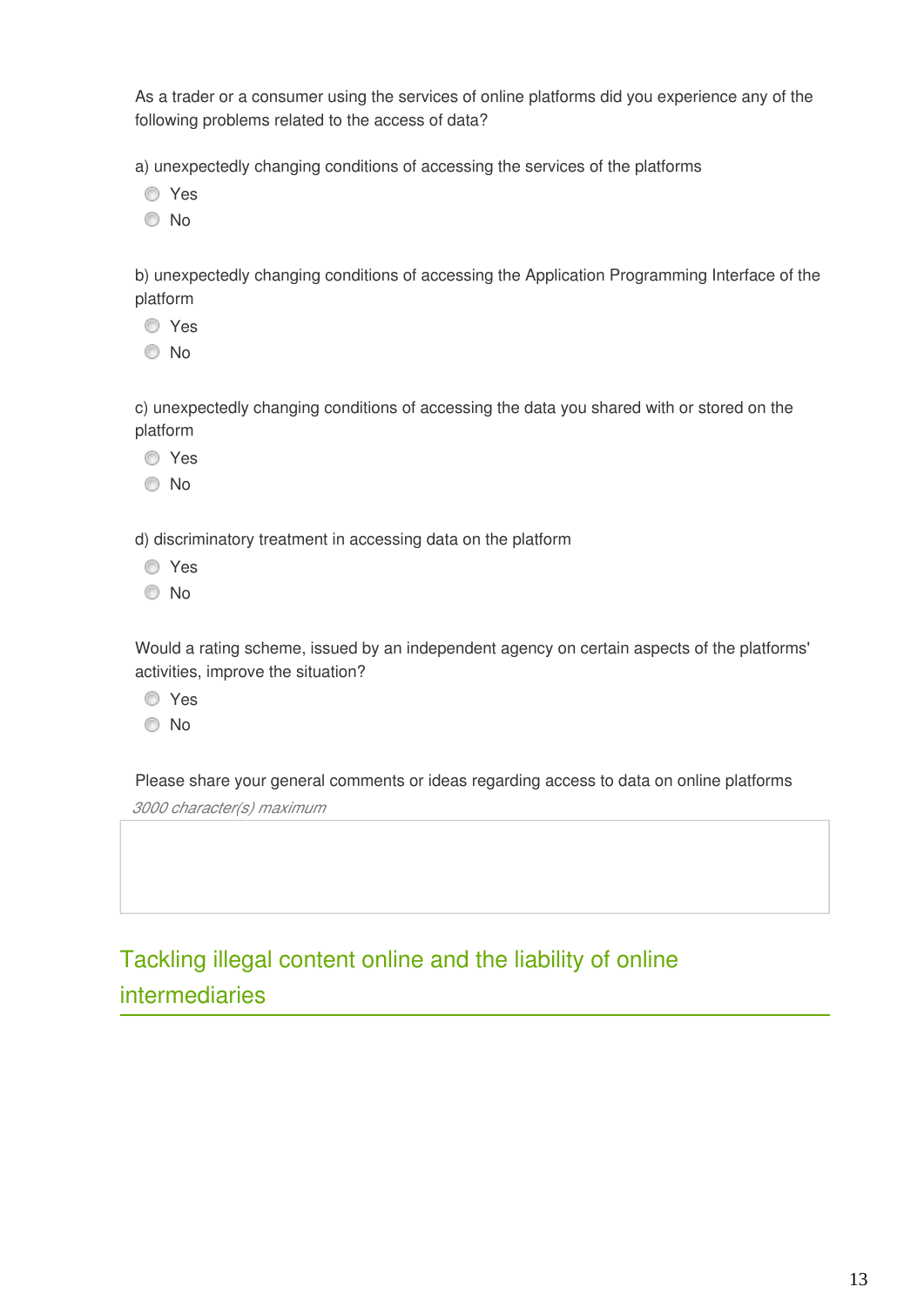### Please indicate your role in the context of this set of questions

Terms used for the purposes of this consultation:

#### "Illegal content"

Corresponds to the term "illegal activity or information" used in Article 14 of the E-commerce Directive. The directive does not further specify this term. It may be understood in a wide sense so as to include any infringement of applicable EU or national laws and regulations. This could for instance include defamation, terrorism related content, IPR infringements, child abuse content, consumer rights infringements, or incitement to hatred or violence on the basis of race, origin, religion, gender, sexual orientation, malware, illegal online gambling, selling illegal medicines, selling unsafe products.

#### "Hosting"

According to Article 14 of the E-commerce Directive, hosting is the "storage of (content) that has been provided by the user of an online service". It may for instance be storage of websites on servers. It may also include the services offered by online market places, referencing services and social networks.

#### "Notice"

Any communication to a hosting service provider that gives the latter knowledge of a particular item of illegal content that it transmits or stores and therefore creates an obligation for it to act expeditiously by removing the illegal content or disabling/blocking access to it.. Such an obligation only arises if the notice provides the internet hosting service provider with actual awareness or knowledge of illegal content.

#### "Notice provider"

Anyone (a natural or legal person) that informs a hosting service provider about illegal content on the internet. It may for instance be an individual citizen, a hotline or a holder of intellectual property rights. In certain cases it may also include public authorities.

#### "Provider of content"

In the context of a hosting service the content is initially provided by the user of that service. A provider of content is for instance someone who posts a comment on a social network site or uploads a video on a video sharing site.

### $\circ$  individual user

- $\circledcirc$  content provider
- $\circledcirc$  notice provider
- **O** intermediary
- none of the above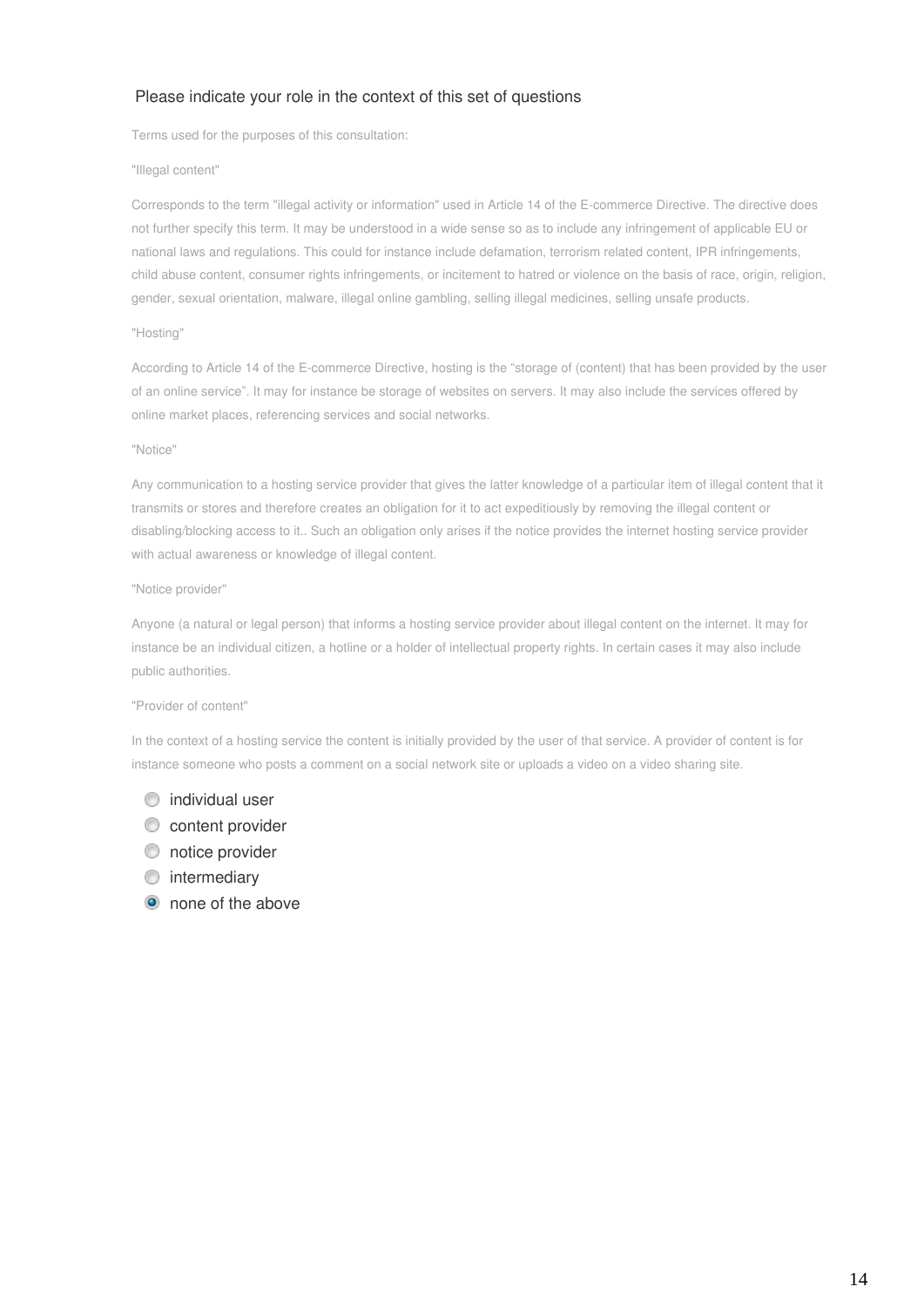## **\*** Please explain

EGBA is the association of EU-established, licensed and regulated providers of online gambling services. All EGBA members hold multiple licenses in several Member States which allows them to offer their services in the

EU. The EGBA members are content providers.

EGBA considers that notice and action procedures in the field of online gambling fail to respect EU law either because there is no clear legal basis to block 'illegal gambling websites', or because Member States are subject to EU infringement cases and/or complaints or because Member States continue to fail to meet their obligations under Directive (EU) 2015/1535 to notify legislation affecting the gambling sector.

There is a large degree of uncertainty as to what can be understood as illegal content as regards online gambling. A Member State may consider that gambling content is illegal under its national law and initiate a notice for its removal. However, it is important to note that the relevant national law may be compliant with EU law, thus rendering its enforcement illegal.

This view is confirmed by the definition of illegal gambling in the Report of the Spanish EU Presidency (2010): illegal gambling may be defined as "gambling in which operators do not comply with the national law of the country where services are offered, provided those national laws are in compliance with EU treaty principles". The CJEU has confirmed this view and has established the consistency criterion as integral part of the jurisprudence, according to which a national legislative framework is considered to be in compliance with EU law provided it is applied in a non-discriminatory manner and in a manner which was "consistent and systematic" as spelled out, for example, in Gambelli and others.[1]

[1] CJEU 6 November 2003, C-243/01, Gambelli, ECR 2003, I-13031.

Have you encountered situations suggesting that the liability regime introduced in Section IV of the E-commerce Directive (art. 12-15) has proven not fit for purpose or has negatively affected market level playing field?

<sup>O</sup> Yes

© No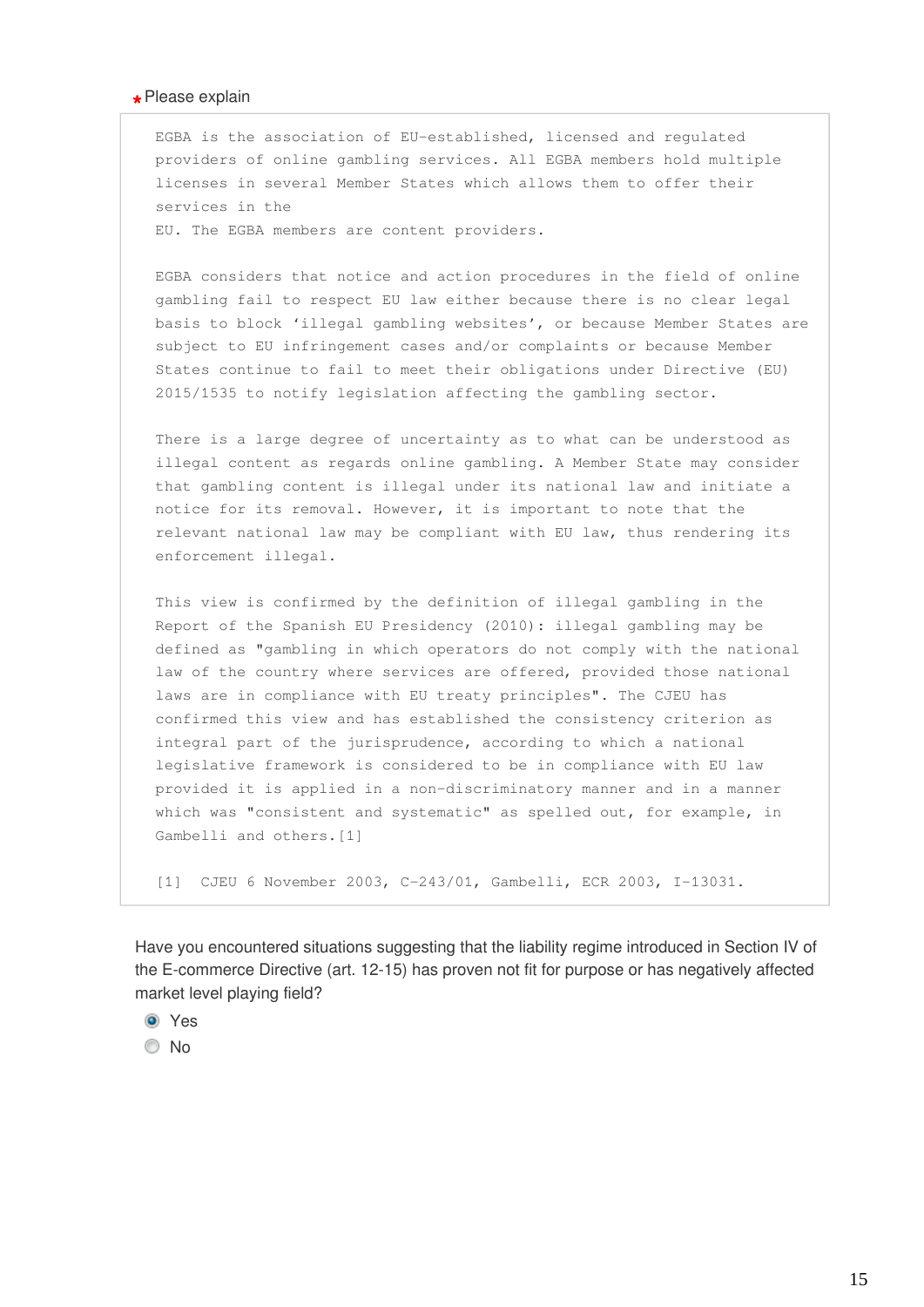**\*** Please describe the situation.

*3000 character(s) maximum* 

The removing of websites, apps or company social media profiles risks to harm fundamental rights and freedoms such as the freedom of speech as laid down in the EU Charter of Fundamental Rights. Its implementation, therefore, requires a careful balance of the rights of content providers versus the public objectives of a particular Member State. However, this balancing exercise is not contained in Article 14 of the E-Commerce Directive, and, in consequence, the article has been used by regulatory authorities to put pressure on platforms to take down certain content based on national regulation that is not compliant with EU law, nor is it based on a clear legal basis. The current regime can force the provider to take the role of an 'illegitimate judge'. Please also refer to Section 1 of this consultation.

Do you think that the concept of a "mere technical, automatic and passive nature" of information transmission by information society service providers provided under recital 42 of the ECD is sufficiently clear to be interpreted and applied in a homogeneous way, having in mind the growing involvement in content distribution by some online intermediaries, e.g.: video sharing websites?

- <sup>O</sup> Yes
- © No
- **I** don't know

#### Please explain your answer.

*1500 character(s) maximum* 

Mere conduit/caching/hosting describe the activities that are undertaken by a service provider. However, new business models and services have appeared since the adopting of the E-commerce Directive. For instance, some cloud service providers might also be covered under hosting services e.g. pure data storage. Other cloud-based services, as processing, might fall under a different category or not fit correctly into any of the existing ones. The same can apply to linking services and search engines, where there has been some diverging case-law at national level. Do you think that further categories of intermediary services should be established, besides mere conduit/caching/hosting and/or should the existing categories be clarified?

Yes

 $\odot$  No

**On the "notice"**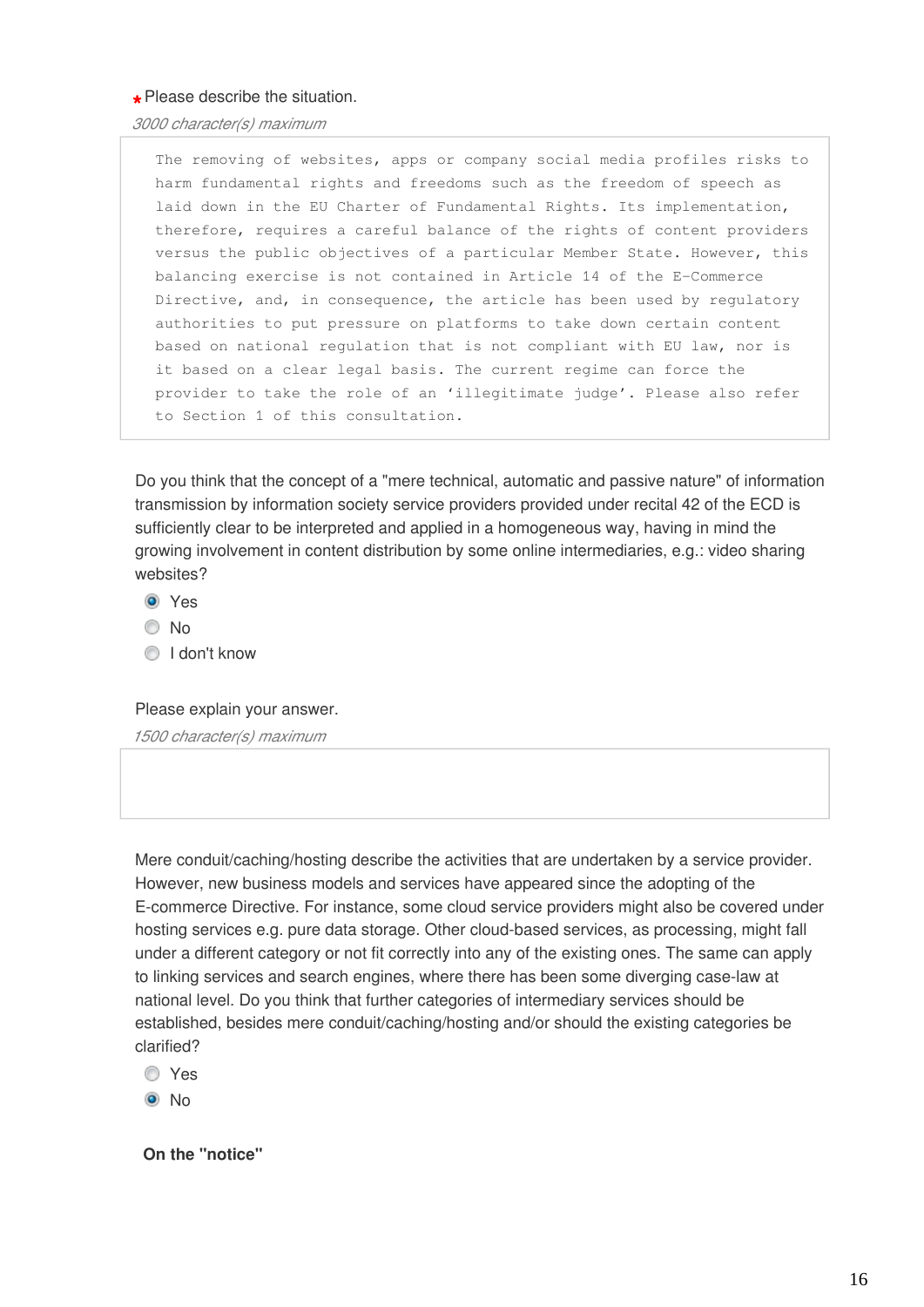Do you consider that different categories of illegal content require different policy approaches as regards notice-and-action procedures, and in particular different requirements as regards the content of the notice?

- <sup>O</sup> Yes
- No

Do you think that any of the following categories of illegal content requires a specific approach:

- Illegal offer of goods and services (e.g. illegal arms, fake medicines, dangerous products, unauthorised gambling services etc.)
- **Illegal promotion of goods and services**
- Content facilitating phishing, pharming or hacking
- $\Box$  Infringements of intellectual property rights (e.g. copyright and related rights, trademarks)
- Infringement of consumer protection rules, such as fraudulent or misleading offers
- $\Box$  Infringement of safety and security requirements
- $\nabla$  Racist and xenophobic speech
- $\nabla$  Homophobic and other kinds of hate speech
- **D** Child abuse content
- Terrorism-related content (e.g. content inciting the commitment of terrorist offences and training material)
- Defamation
- Other:

#### Please explain what approach you would see fit for the relevant category.

*1000 character(s) maximum* 

We consider that content that is prohibited in all Member States (such as the ones selected above), should be removed. For other content national authorities must ensure that all legal guarantees of content providers are respected, including the right to due process and the freedom of speech. Decisions on blocking these types of content must only be possible a court ruling. Such proceedings need not take an unnecessarily long amount of time as every EU Member State has fast-track "summary proceedings", which could be used to decide quickly on a blocking order.

The legal situation of online gambling in the Internal Market is uncertain. This is due to diverse regulatory regimes in Member States which means that what is legal in one Member State can be illegal in another Member State. Furthermore, some Member States enforce against online gambling operators even though their national regulations are in contravention of the European Treaties and subject to infringement cases.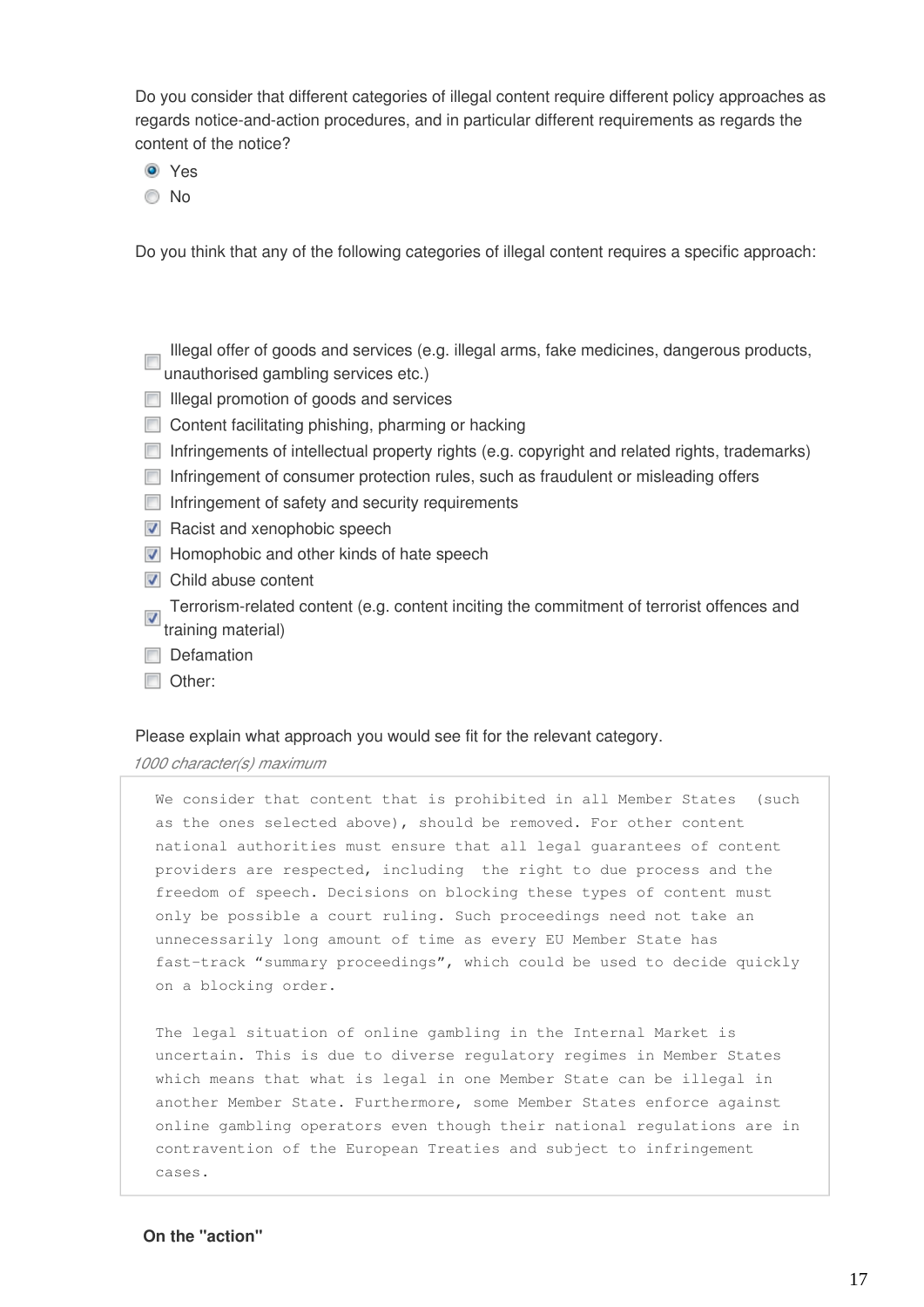Should the content providers be given the opportunity to give their views to the hosting service provider on the alleged illegality of the content?

- <sup>O</sup> Yes
- © No

## **\*** Please explain your answer

#### *1500 character(s) maximum*

As stated above, the blocking of digital content is very likely to harm the freedom of expression of content providers. In turn, not granting them the opportunity to give their views in proceedings conducted by a court when such an extreme measure is being taken infringes also their right to a fair trial. Both rights are, of course, covered by the EU Charter of Human Rights.

Therefore, a decision to block illegal content should not be taken until there is a court decision taken by an independent body on a clear and explicit legal basis. Furthermore, notice providers shall contact and initiate proceedings against the content provider before they turn to the intermediary. Should it be possible to contact the content provider at a later stage, then they should have the right to appeal the decision. In particular notices from government bodies, who have an inherent authoritative position, should be handled with particular procedural security to ensure the notice stays within the law.

There should also be a procedure for a counter-notice established where the party which is accused of an infringement is given sufficient opportunity to present counter-arguments. Moreover, if content is later found to have been wrongly removed it should be put back expeditiously. Additionally, we are concerned that payment blockings could lead to the infringements of the principle of legality, infringements of due administration, the rights to defence and fair trial as laid down in the ECHR

## If you consider that this should only apply for some kinds of illegal content, please indicate which one(s)

*1500 character(s) maximum* 

Illegal content that is not one related to Racist and xenophobic speech, Homophobic and other kinds of hate speech, Child abuse content or Terrorism-related content (e.g. content inciting the commitment of terrorist offences and training material)

Should action taken by hosting service providers remain effective over time ("take down and stay down" principle)?

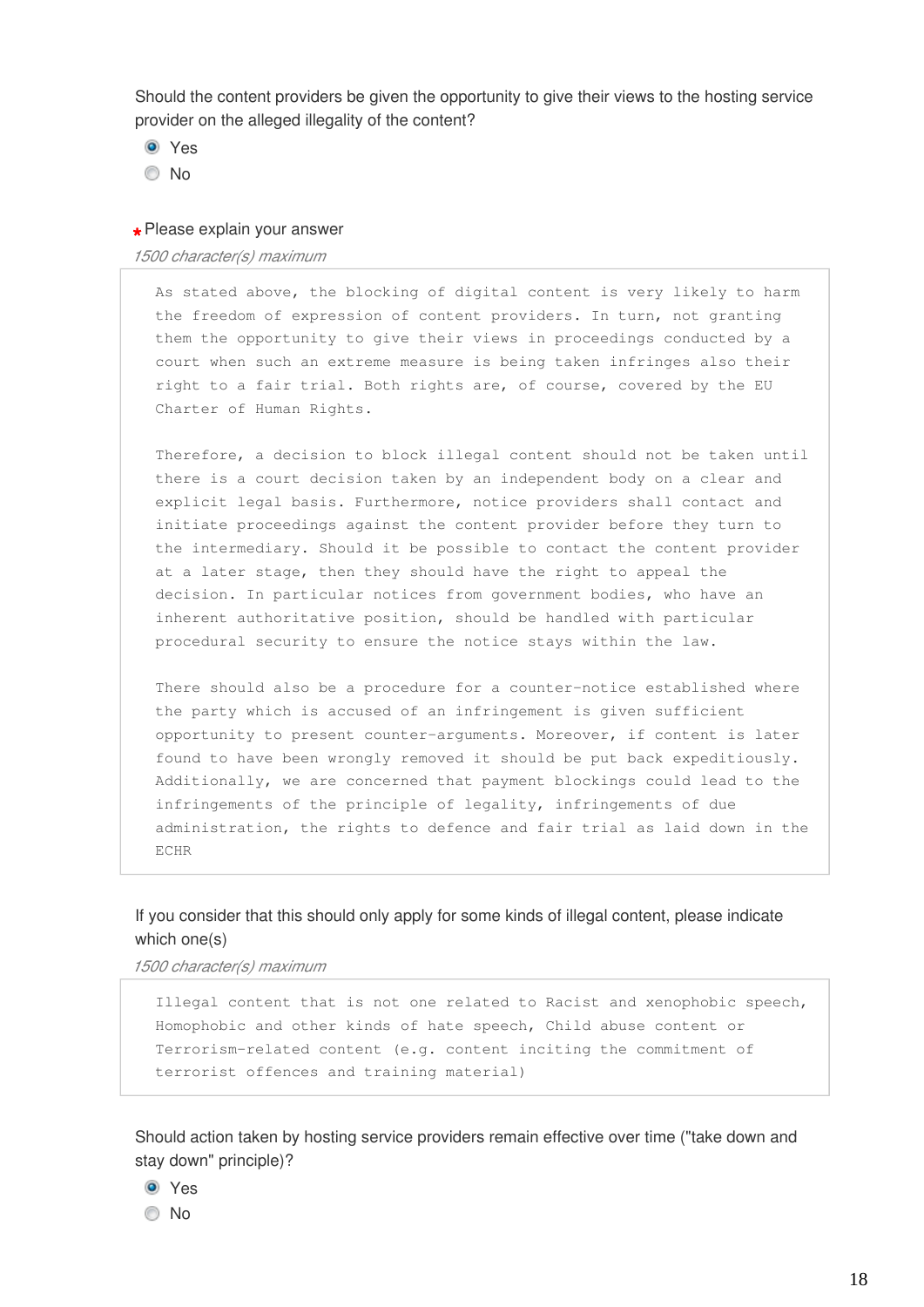Once a final court decision has been taken by an independent body on a clear legal basis, the actions should remain effective over time.

### **On duties of care for online intermediaries:**

Recital 48 of the Ecommerce Directive establishes that "[t]his Directive does not affect the possibility for Member States of requiring service providers, who host information provided by recipients of their service, to apply duties of care, which can reasonably be expected from them and which are specified by national law, in order to detect and prevent certain types of illegal activities". Moreover, Article 16 of the same Directive calls on Member States and the Commission to encourage the "drawing up of codes of conduct at Community level by trade, professional and consumer associations or organisations designed to contribute to the proper implementation of Articles 5 to 15". At the same time, however, Article 15 sets out a prohibition to impose "a general obligation to monitor".

(For online intermediaries): Have you put in place voluntary or proactive measures to remove certain categories of illegal content from your system?

- Yes
- © No

Do you see a need to impose specific duties of care for certain categories of illegal content?

- Yes
- No
- **I** don't know

Do you see a need for more transparency on the intermediaries' content restriction policies and practices (including the number of notices received as well as their main content and the results of the actions taken following the notices)?

- Yes
- No

Do you think that online intermediaries should have a specific service to facilitate contact with national authorities for the fastest possible notice and removal of illegal contents that constitute a threat for e.g. public security or fight against terrorism?

- Yes
- © No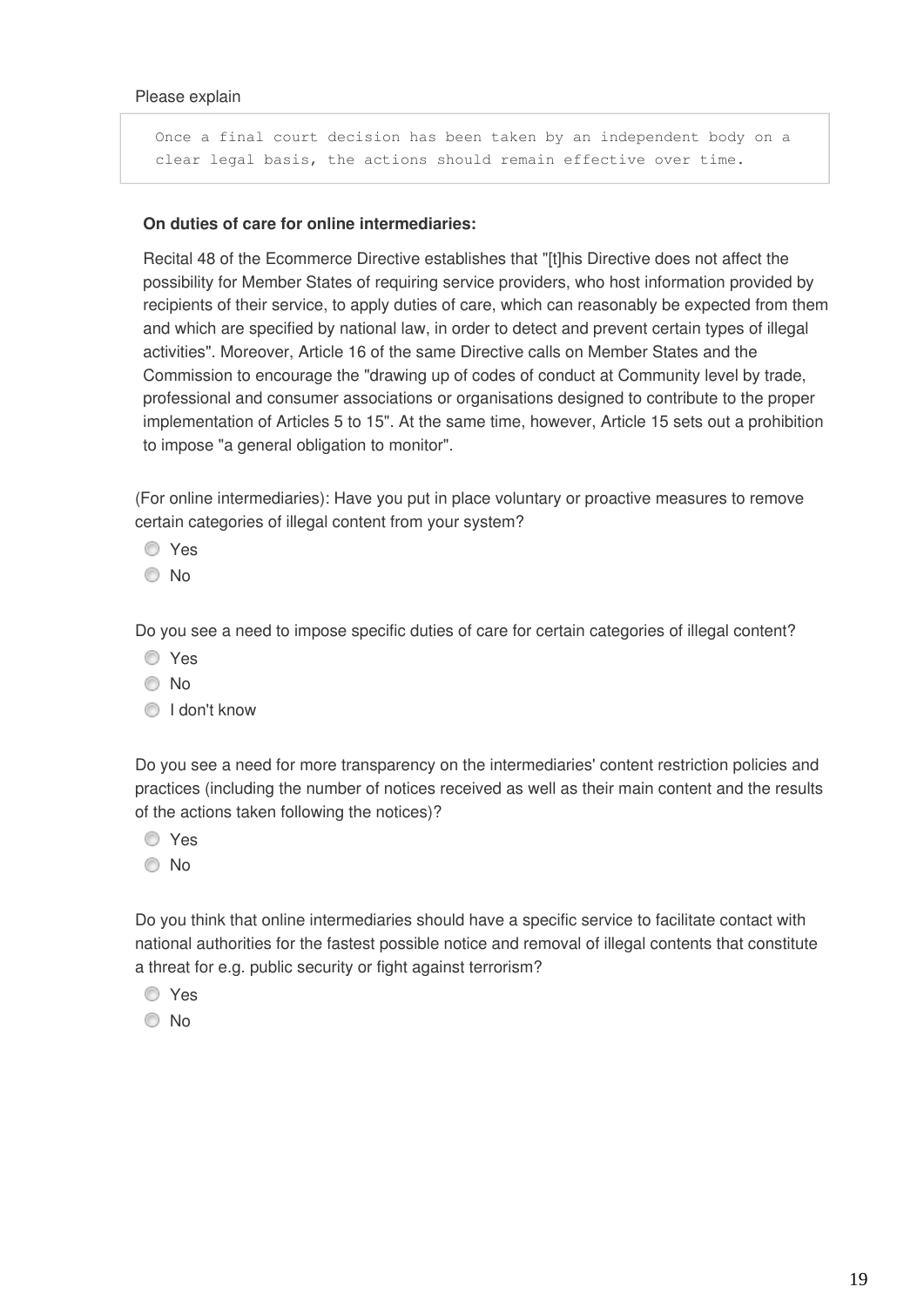Please share your general comments or ideas regarding the liability of online intermediaries and the topics addressed in this section of the questionnaire.

*5000 character(s) maximum* 

## Data and cloud in digital ecosystems

## **FREE FLOW OF DATA**

## ON DATA LOCATION RESTRICTIONS

In the context of the free flow of data in the Union, do you in practice take measures to make a clear distinction between personal and non-personal data?

- Yes
- No
- $\bullet$  Not applicable

Have restrictions on the location of data affected your strategy in doing business (e.g. limiting your choice regarding the use of certain digital technologies and services?)

- Yes
- No

Do you think that there are particular reasons in relation to which data location restrictions are or should be justifiable?

- Yes
- © No

## ON DATA ACCESS AND TRANSFER

Do you think that the existing contract law framework and current contractual practices are fit for purpose to facilitate a free flow of data including sufficient and fair access to and use of data in the EU, while safeguarding fundamental interests of parties involved?

Yes

© No

In order to ensure the free flow of data within the European Union, in your opinion, regulating access to, transfer and the use of non-personal data at European level is:

- **Necessary**
- $\bullet$  Not necessary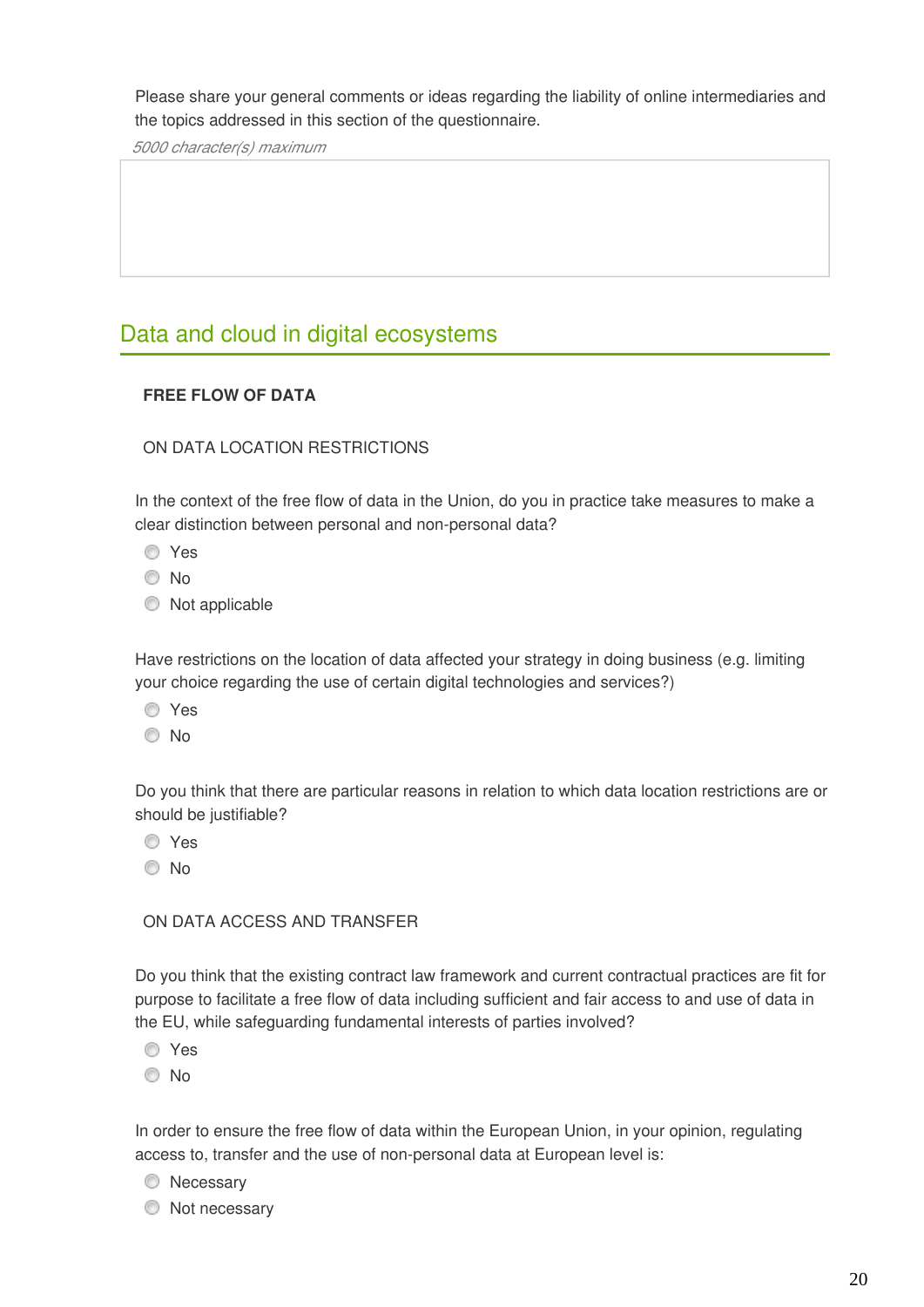When non-personal data is generated by a device in an automated manner, do you think that it should be subject to specific measures (binding or non-binding) at EU level?

- Yes
- © No

Please share your general comments or ideas regarding data access, ownership and use

*5000 character(s) maximum* 

## ON DATA MARKETS

What regulatory constraints hold back the development of data markets in Europe and how could the EU encourage the development of such markets?

*3000 character(s) maximum* 

## ON ACCESS TO OPEN DATA

Do you think more could be done to open up public sector data for re-use in addition to the recently revised EU legislation (Directive 2013/37/EU)?

Open by default means: Establish an expectation that all government data be published and made openly re-usable by default, while recognising that there are legitimate reasons why some data cannot be released.

- Introducing the principle of 'open by default'[1]
- Licensing of 'Open Data': help persons/ organisations wishing to re-use public sector **Expressed Standard European License)**
- Further expanding the scope of the Directive (e.g. to include public service broadcasters, public undertakings);
- $\Box$  Improving interoperability (e.g., common data formats);
- Further limiting the possibility to charge for re-use of public sector information
- Remedies available to potential re-users against unfavourable decisions
- Other aspects?

Do you think that there is a case for the opening up of data held by private entities to promote its re-use by public and/or private sector, while respecting the existing provisions on data protection?

- Yes
- © No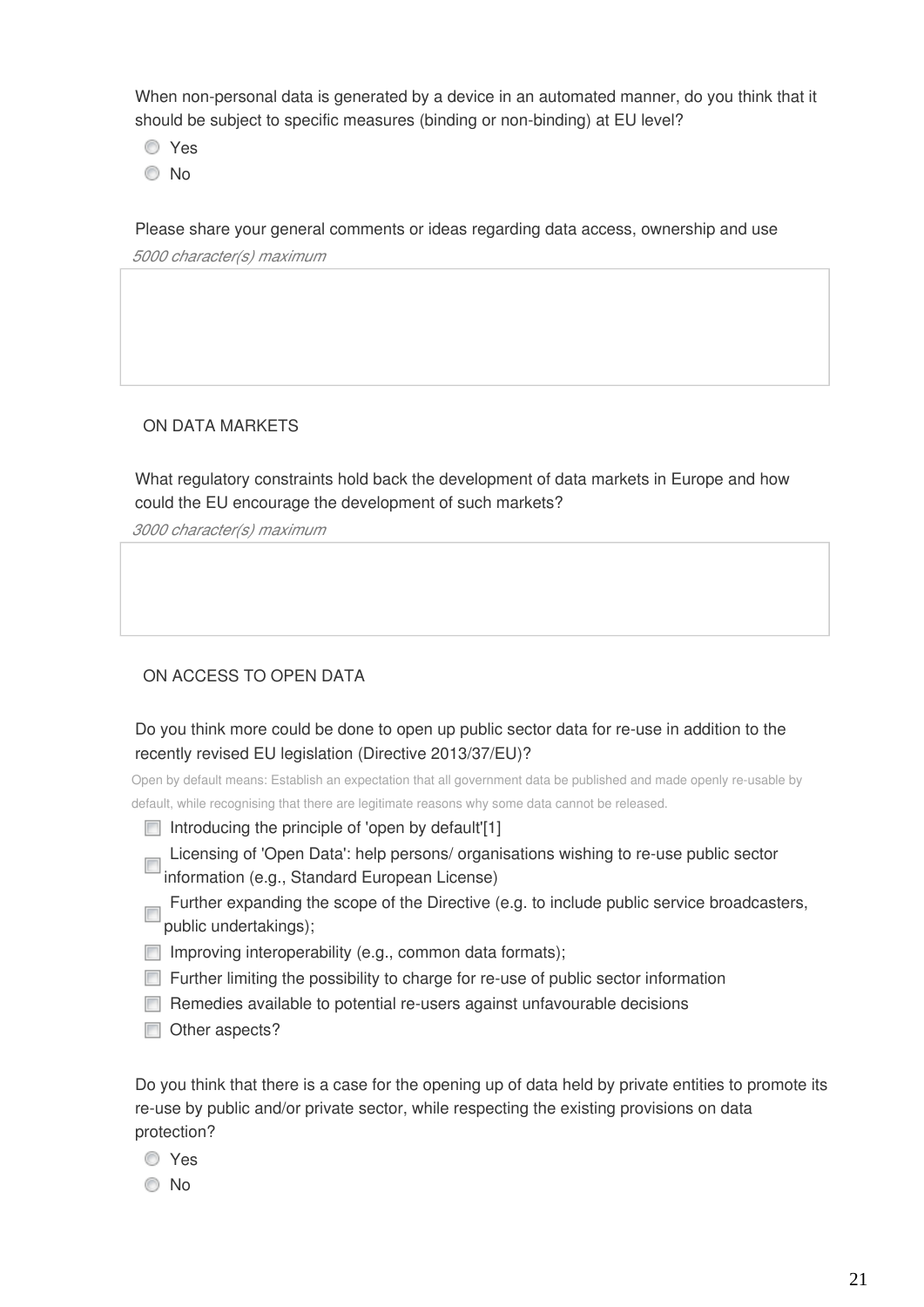ON ACCESS AND REUSE OF (NON-PERSONAL) SCIENTIFIC DATA

Do you think that data generated by research is sufficiently, findable, accessible identifiable, and re-usable enough?

- Yes
- <sup>O</sup>No

Do you agree with a default policy which would make data generated by publicly funded research available through open access?

- Yes
- © No

## ON LIABILITY IN RELATION TO THE FREE FLOW OF DATA AND THE INTERNET OF **THINGS**

As a provider/user of Internet of Things (IoT) and/or data driven services and connected tangible devices, have you ever encountered or do you anticipate problems stemming from either an unclear liability regime/non –existence of a clear-cut liability regime?

The "Internet of Things" is an ecosystem of physical objects that contain embedded technology to sense their internal statuses and communicate or interact with the external environment. Basically, Internet of things is the rapidly growing network of everyday objects—eyeglasses, cars, thermostats—made smart with sensors and internet addresses that create a network of everyday objects that communicate with one another, with the eventual capability to take actions on behalf of users.

- © No
- **O** I don't know

If you did not find the legal framework satisfactory, does this affect in any way your use of these services and tangible goods or your trust in them?

- Yes
- No
- **I** don't know

Do you think that the existing legal framework (laws, or guidelines or contractual practices) is fit for purpose in addressing liability issues of IoT or / and Data driven services and connected tangible goods?

- **O** Yes
- © No
- <sup>1</sup> I don't know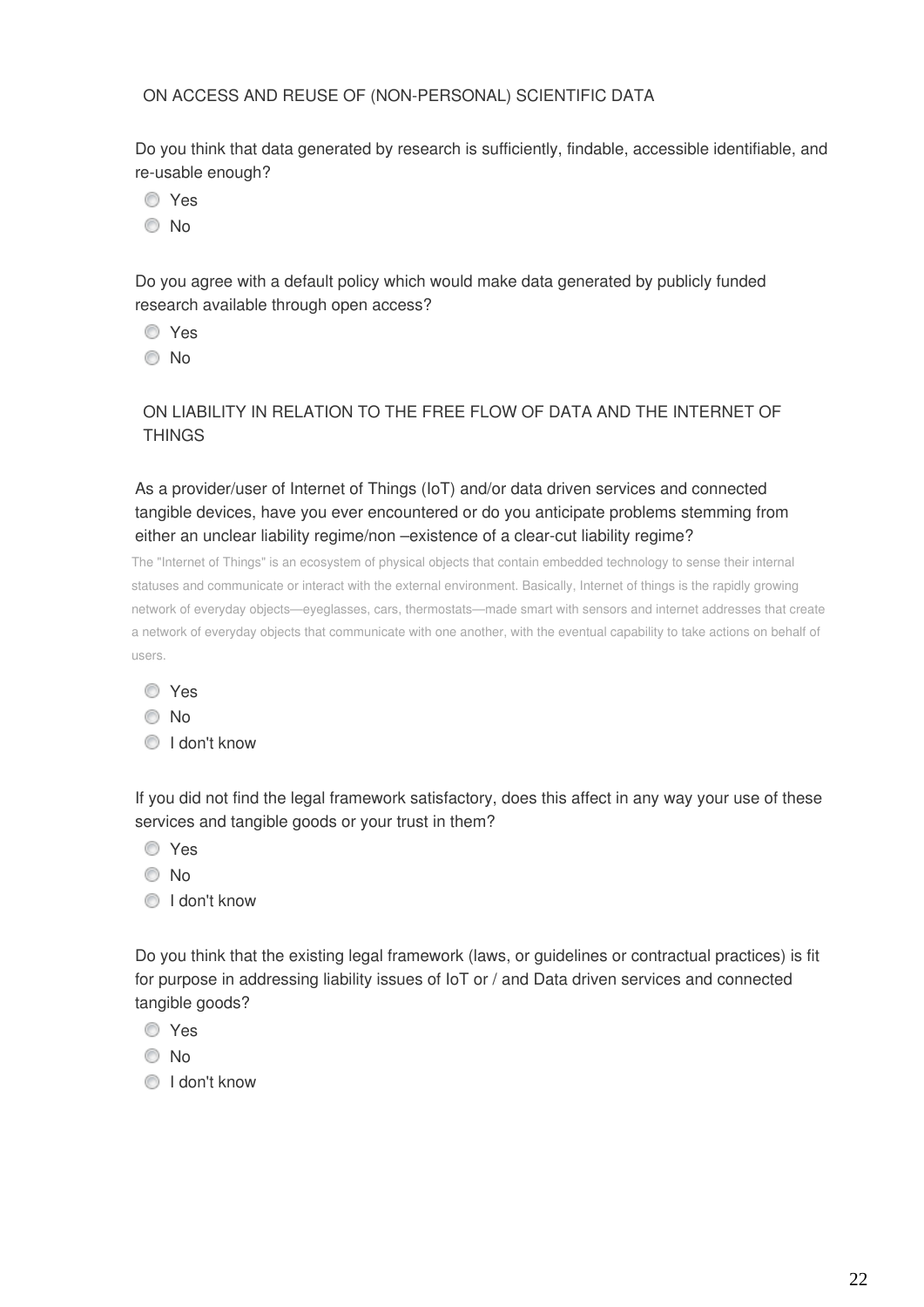As a user of IoT and/or data driven services and connected tangible devices, does the present legal framework for liability of providers impact your confidence and trust in those services and connected tangible goods?

- Yes
- No
- **I** don't know

In order to ensure the roll-out of IoT and the free flow of data, should liability issues of these services and connected tangible goods be addressed at EU level?

- Yes
- © No
- **I** don't know

## ON OPEN SERVICE PLATFORMS

What are in your opinion the socio-economic and innovation advantages of open versus closed service platforms and what regulatory or other policy initiatives do you propose to accelerate the emergence and take-up of open service platforms?

*3000 character(s) maximum* 

## PERSONAL DATA MANAGEMENT SYSTEMS

The following questions address the issue whether technical innovations should be promoted and further developed in order to improve transparency and implement efficiently the requirements for lawful processing of personal data, in compliance with the current and future EU data protection legal framework. Such innovations can take the form of 'personal data cloud spaces' or trusted frameworks and are often referred to as 'personal data banks/stores/vaults'.

Do you think that technical innovations, such as personal data spaces, should be promoted to improve transparency in compliance with the current and future EU data protection legal framework? Such innovations can take the form of 'personal data cloud spaces' or trusted frameworks and are often referred to as 'personal data banks/stores/vaults'?

- Yes
- © No
- **I** don't know

## EUROPEAN CLOUD INITIATIVE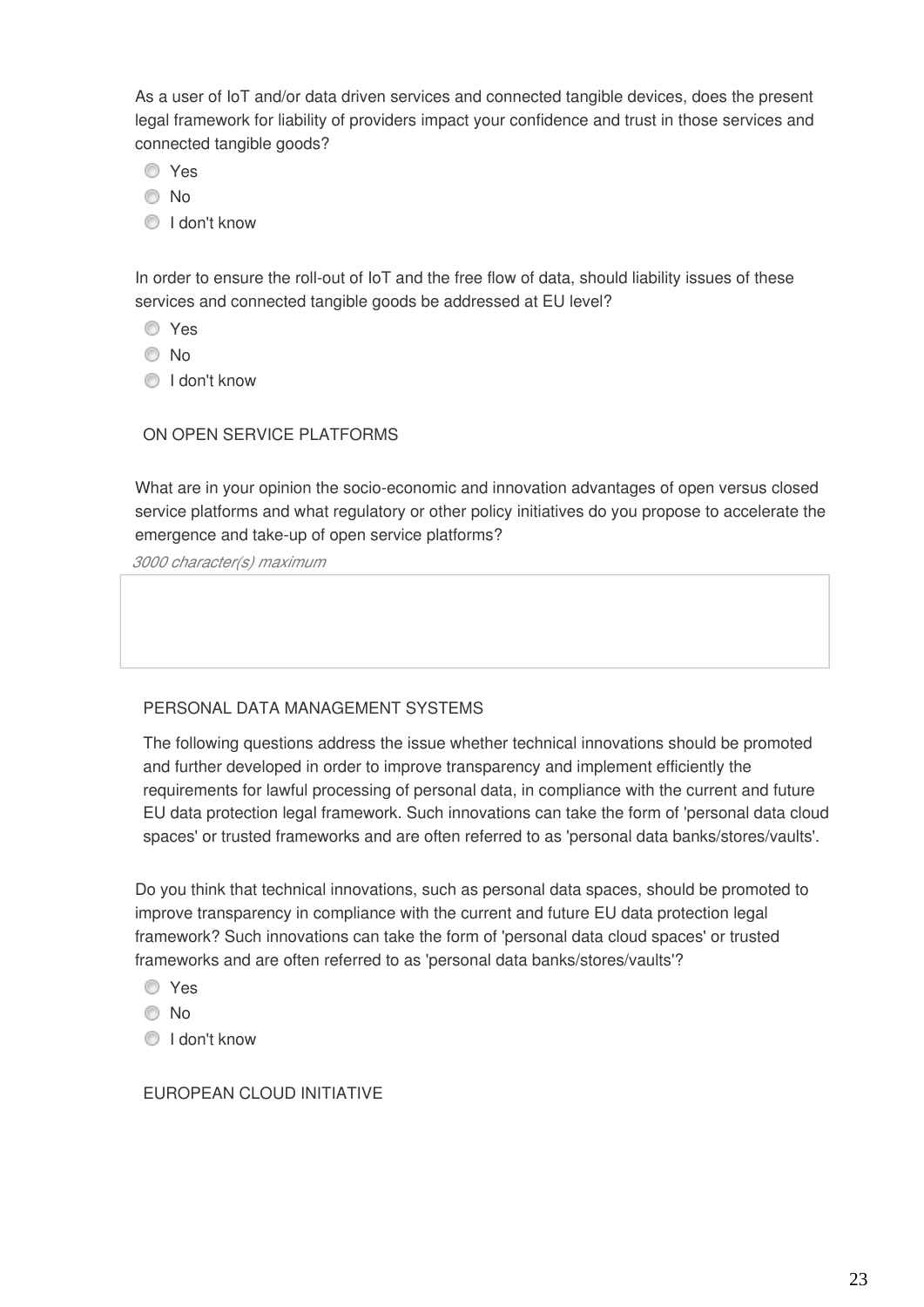## What are the key elements for ensuring trust in the use of cloud computing services by European businesses and citizens

"Cloud computing" is a paradigm for enabling network access to a scalable and elastic pool of shareable physical or virtual resources with self-service provisioning and administration on-demand. Examples of such resources include: servers, operating systems, networks, software, applications, and storage equipment.

- Reducing regulatory differences between Member States
- Standards, certification schemes, quality labels or seals
- $\Box$  Use of the cloud by public institutions
- Investment by the European private sector in secure, reliable and high-quality cloud infrastructures

As a (potential) user of cloud computing services, do you think cloud service providers are sufficiently transparent on the security and protection of users' data regarding the services they provide?

- **O** Yes
- O No
- $\bullet$  Not applicable

As a (potential) user of cloud computing services, do you think cloud service providers are sufficiently transparent on the security and protection of users' data regarding the services they provide?

- Yes
- No
- $\bullet$  Not applicable

As a (potential) user of cloud computing services, do you agree that existing contractual practices ensure a fair and balanced allocation of legal and technical risks between cloud users and cloud service providers?

- Yes
- © No

What would be the benefit of cloud computing services interacting with each other (ensuring interoperability)

- Economic benefits
- $\Box$  Improved trust
- Others:

What would be the benefit of guaranteeing the portability of data, including at European level, between different providers of cloud services

- $\Box$  Economic benefits
- $\Box$  Improved trust
- Others: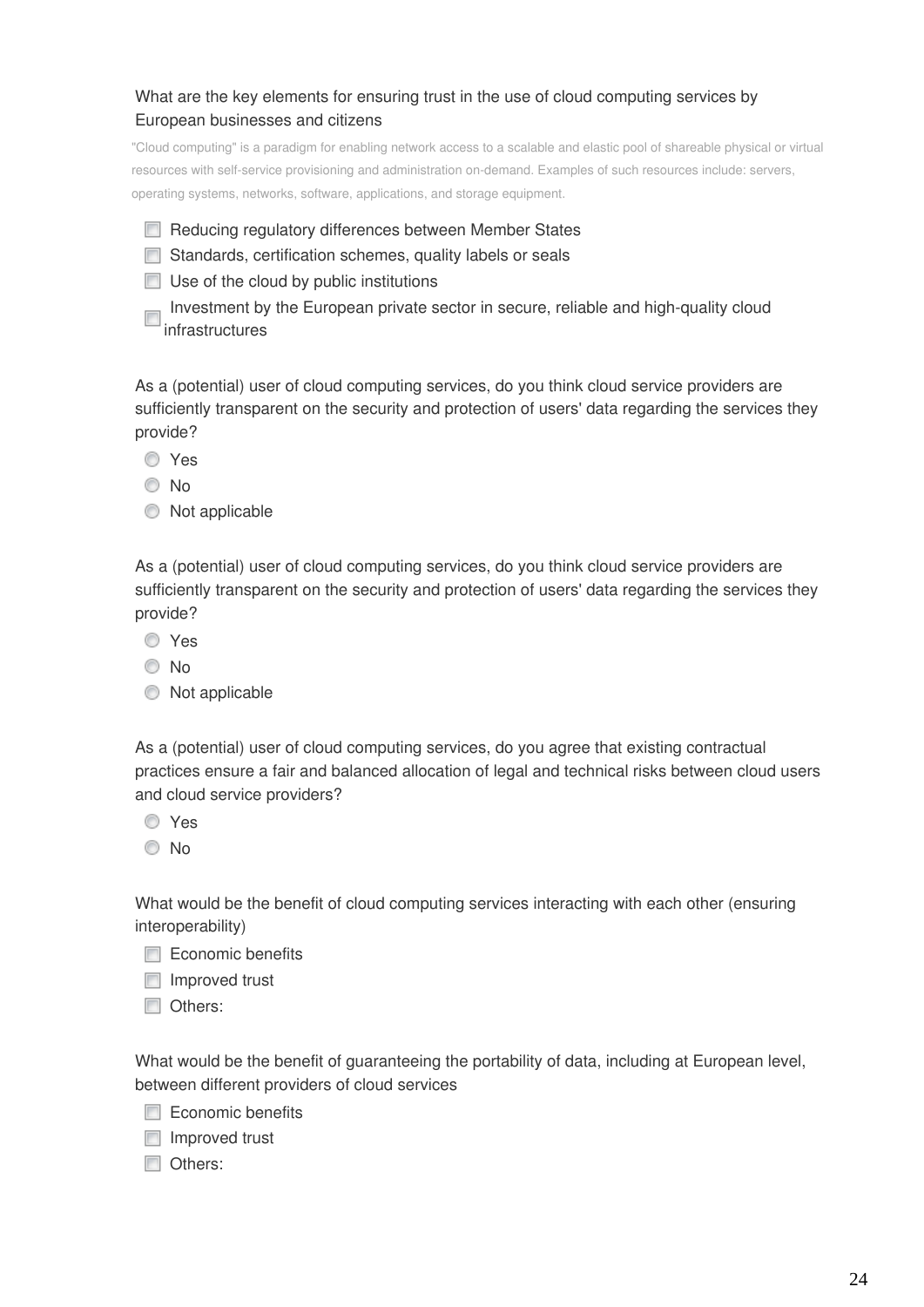Have you encountered any of the following contractual practices in relation to cloud based services? In your view, to what extent could those practices hamper the uptake of cloud based services? Please explain your reasoning.

|                                           | Never     |           |       |        |                      |
|-------------------------------------------|-----------|-----------|-------|--------|----------------------|
|                                           | (Y[es]    | Sometimes | Often | Always | Why (1500 characters |
|                                           | <b>or</b> | (Y/N)     | (Y/N) | (Y/N)  | $max.$ ?             |
|                                           | N[no])    |           |       |        |                      |
| Difficulties with negotiating contractual |           |           |       |        |                      |
| terms and conditions for cloud services   |           |           |       |        |                      |
| stemming from uneven bargaining           |           |           |       |        |                      |
| power of the parties and/or undefined     |           |           |       |        |                      |
| standards                                 |           |           |       |        |                      |
| Limitations as regards the possibility to |           |           |       |        |                      |
| switch between different cloud service    |           |           |       |        |                      |
| providers                                 |           |           |       |        |                      |
| Possibility for the supplier to           |           |           |       |        |                      |
| unilaterally modify the cloud service     |           |           |       |        |                      |
| Far reaching limitations of the           |           |           |       |        |                      |
| supplier's liability for malfunctioning   |           |           |       |        |                      |
| cloud services (including depriving the   |           |           |       |        |                      |
| user of key remedies)                     |           |           |       |        |                      |
| Other (please explain)                    |           |           |       |        |                      |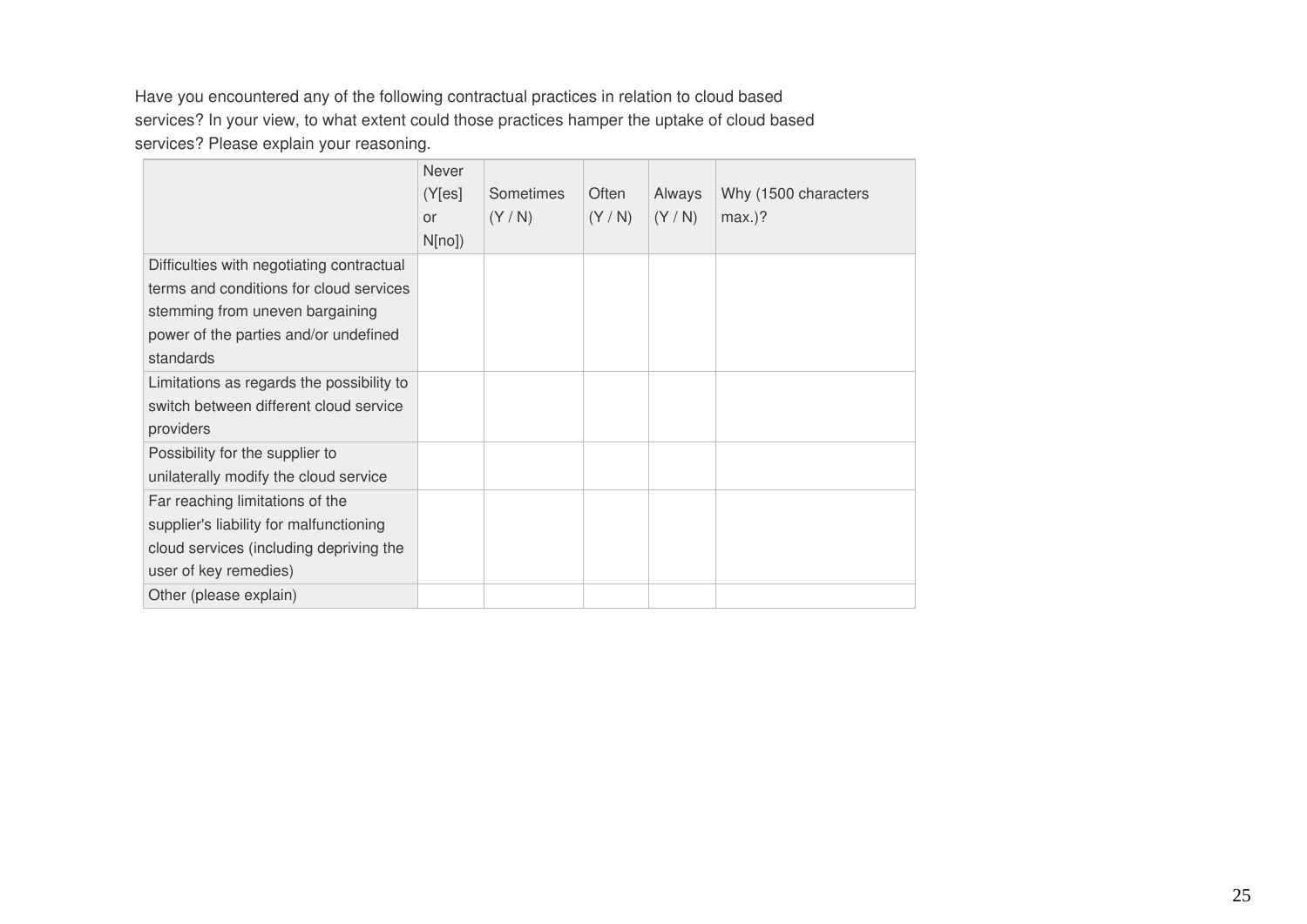What are the main benefits of a specific European Open Science Cloud which would facilitate access and make publicly funded research data re-useable?

Making Science more reliable by better quality assurance of the data

Making Science more efficient by better sharing of resources at national and international level

**Making Science more efficient by leading faster to scientific discoveries and insights** 

- Creating economic benefits through better access to data by economic operators
- **Making Science more responsive to quickly tackle societal challenges**
- **Others**

Would model contracts for cloud service providers be a useful tool for building trust in cloud services?

- Yes
- © No

Would your answer differ for consumer and commercial (i.e. business to business) cloud contracts?

- Yes
- © No

Please share your general comments or ideas regarding data, cloud computing and the topics addressed in this section of the questionnaire

*5000 character(s) maximum* 

## The collaborative economy

The following questions focus on certain issues raised by the collaborative economy and seek to improve the Commission's understanding by collecting the views of stakeholders on the regulatory environment, the effects of collaborative economy platforms on existing suppliers, innovation, and consumer choice. More broadly, they aim also at assessing the impact of the development of the collaborative economy on the rest of the economy and of the opportunities as well as the challenges it raises. They should help devising a European agenda for the collaborative economy to be considered in the context of the forthcoming Internal Market Strategy. The main question is whether EU law is fit to support this new phenomenon and whether existing policy is sufficient to let it develop and grow further, while addressing potential issues that may arise, including public policy objectives that may have already been identified.

## **Terms used for the purposes of this consultation:**

**"Collaborative economy"**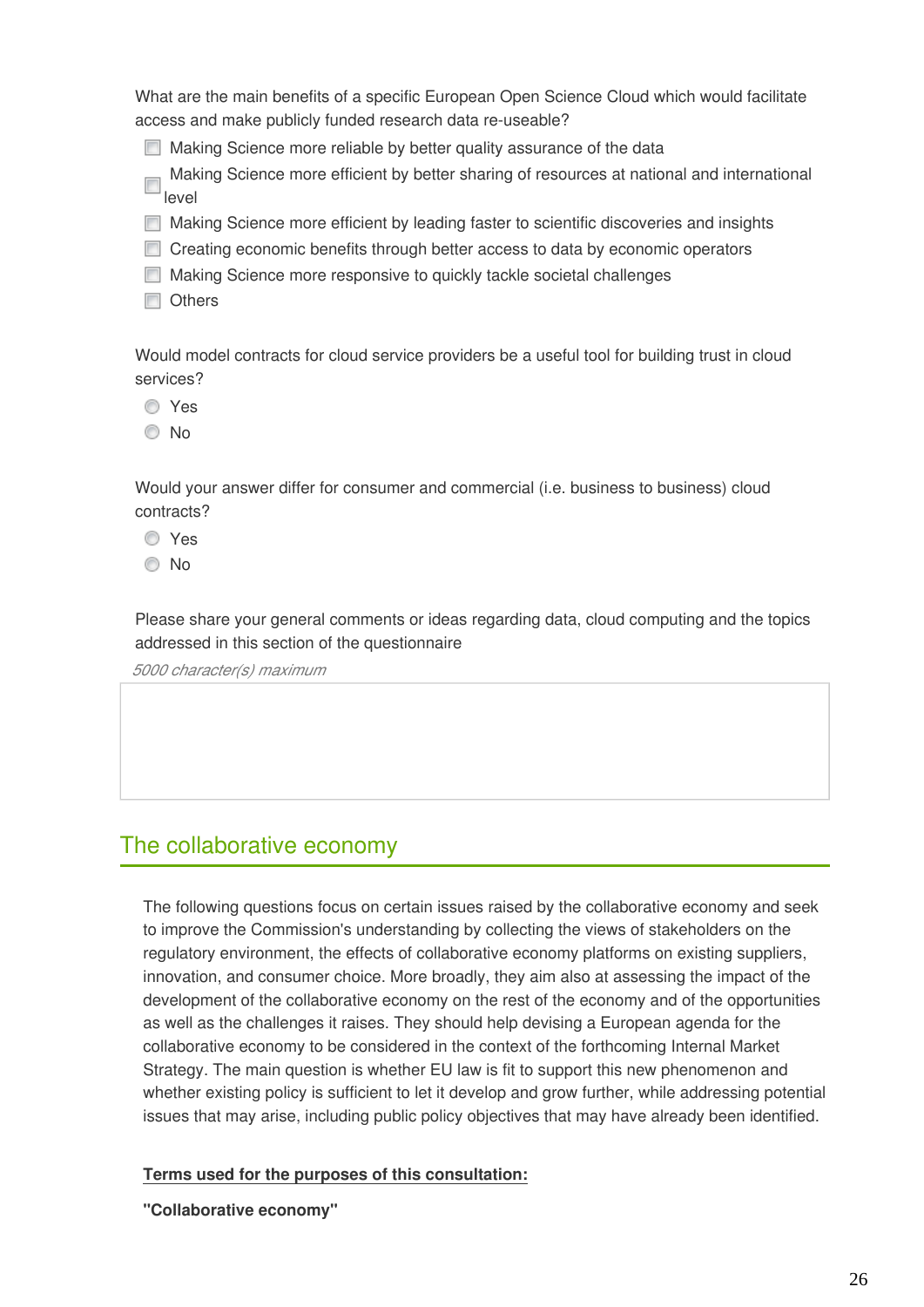For the purposes of this consultation the collaborative economy links individuals and/or legal persons through online platforms (collaborative economy platforms) allowing them to provide services and/or exchange assets, resources, time, skills, or capital, sometimes for a temporary period and without transferring ownership rights. Typical examples are transport services including the use of domestic vehicles for passenger transport and ride-sharing, accommodation or professional services.

## **"Traditional provider"**

Individuals or legal persons who provide their services mainly through other channels, without an extensive involvement of online platforms.

## **"Provider in the collaborative economy"**

Individuals or legal persons who provide the service by offering assets, resources, time, skills or capital through an online platform.

## **"User in the collaborative economy"**

Individuals or legal persons who access and use the transacted assets, resources, time, skills and capital.

Please indicate your role in the collaborative economy

- **Provider or association representing providers**
- **Traditional provider or association representing traditional providers**
- **Platform or association representing platforms**
- $\Box$  Public authority
- User or consumer association

Which are the main risks and challenges associated with the growth of the collaborative economy and what are the obstacles which could hamper its growth and accessibility? Please rate from 1 to 5 according to their importance  $(1 - not important; 5 - very important)$ .

- Not sufficiently adapted regulatory framework

- $\circ$  1
- $\circ$  2
- **8** 3
- ◎ 4
- **65**

- Uncertainty for providers on their rights and obligations

- $\circ$  1
- $\circ$  2
- ◎ 3
- $\circ$  4
- **65**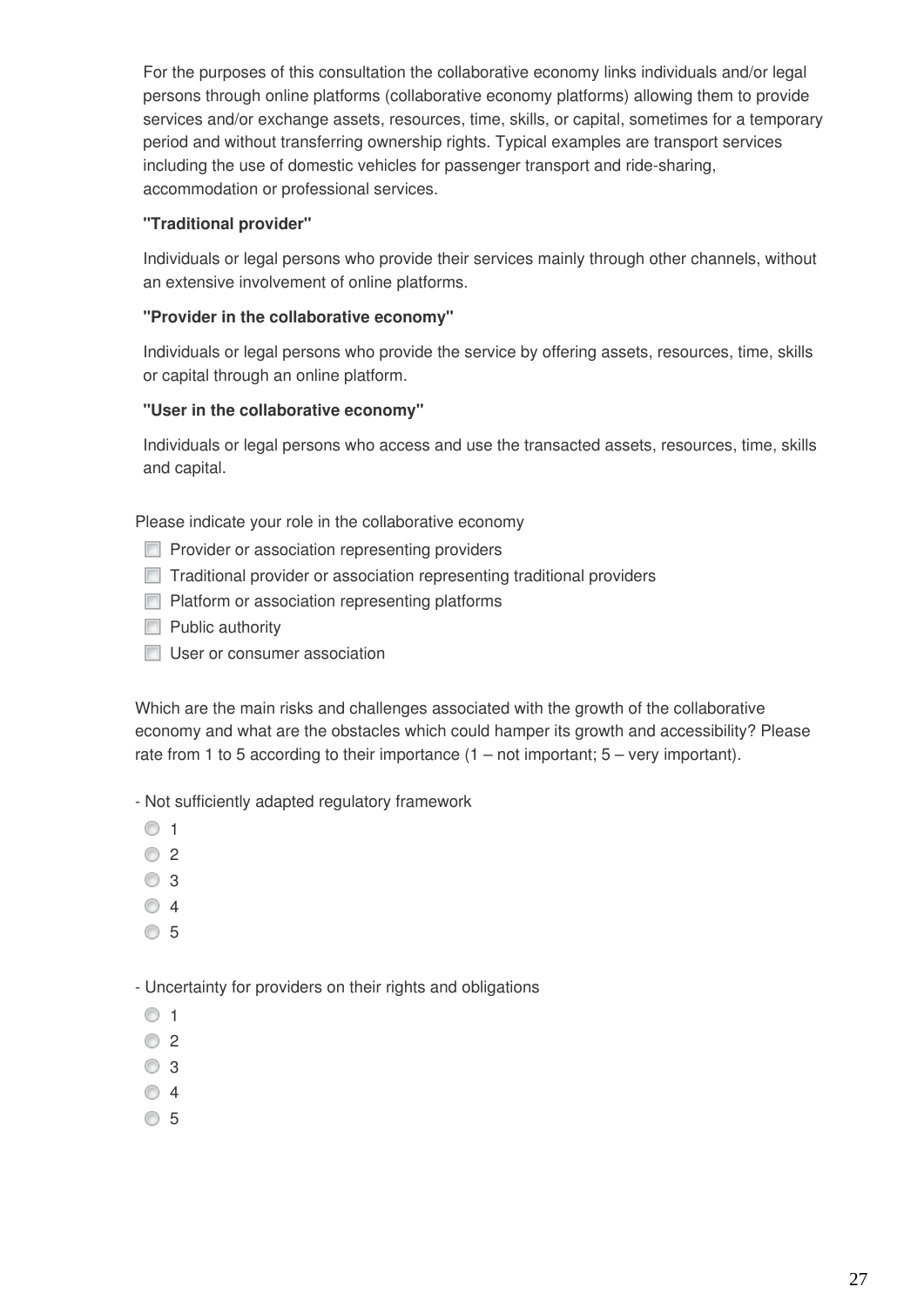- Uncertainty for users about their rights and obligations

- $\circ$  1
- $\odot$  2
- 3
- 4
- 5

- Weakening of employment and social rights for employees/workers

- $\circ$  1
- $\circ$  2
- 3
- 4
- 5

- Non-compliance with health and safety standards and regulations

- $\odot$  1
- **02**
- 3
- 4
- 5

- Rise in undeclared work and the black economy

- $\circ$  1
- $\circ$  2
- 3
- 4
- 5

- Opposition from traditional providers

- $\circ$  1
- $\circ$  2
- 3
- 4
- 5

- Uncertainty related to the protection of personal data

- $\circ$  1
- © 2
- 3
- 4
- 5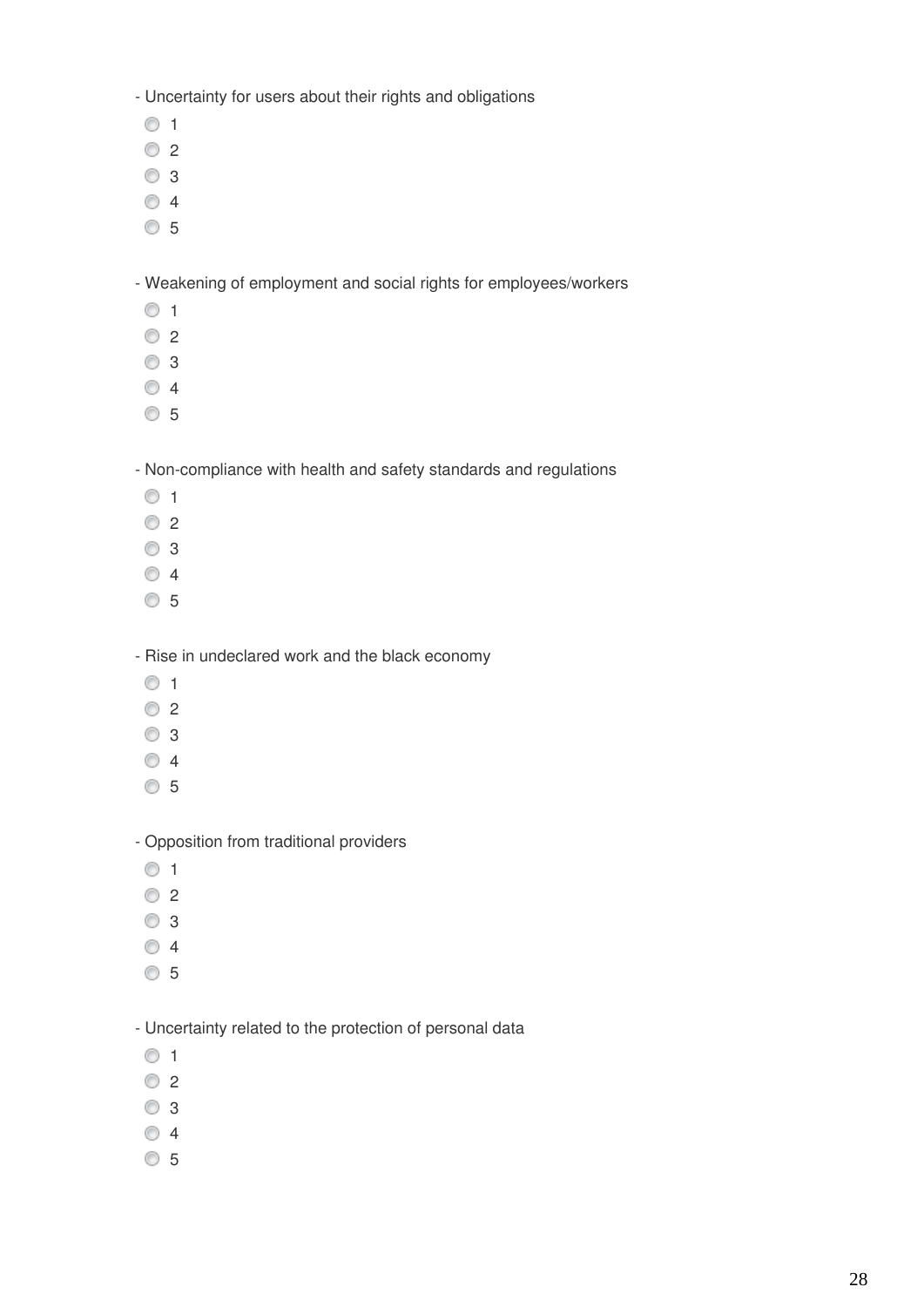- Insufficient funding for start-ups

- $\circ$  1
- $\circ$  2
- 3
- ◎ 4
- **65**

- Other, please explain

How do you consider the surge of the collaborative economy will impact on the different forms of employment (self-employment, free lancers, shared workers, economically dependent workers, tele-workers etc) and the creation of jobs?

- **Positively across sectors**
- Varies depending on the sector
- **O** Varies depending on each case
- Varies according to the national employment laws
- **Negatively across sectors**
- **O** Other

Do you see any obstacle to the development and scaling-up of collaborative economy across borders in Europe and/or to the emergence of European market leaders?

- Yes
- No

Do you see a need for action at European Union level specifically to promote the collaborative economy, and to foster innovation and entrepreneurship in its context?

- Yes
- © No

What action is necessary regarding the current regulatory environment at the level of the EU, including the Services Directive, the E-commerce Directive and the EU legislation on consumer protection law?

- $\bullet$  No change is required
- New rules for the collaborative economy are required
- More guidance and better information on the application of the existing rules is required
- I don't know what is the current regulatory environment

## Submission of questionnaire

End of public consultation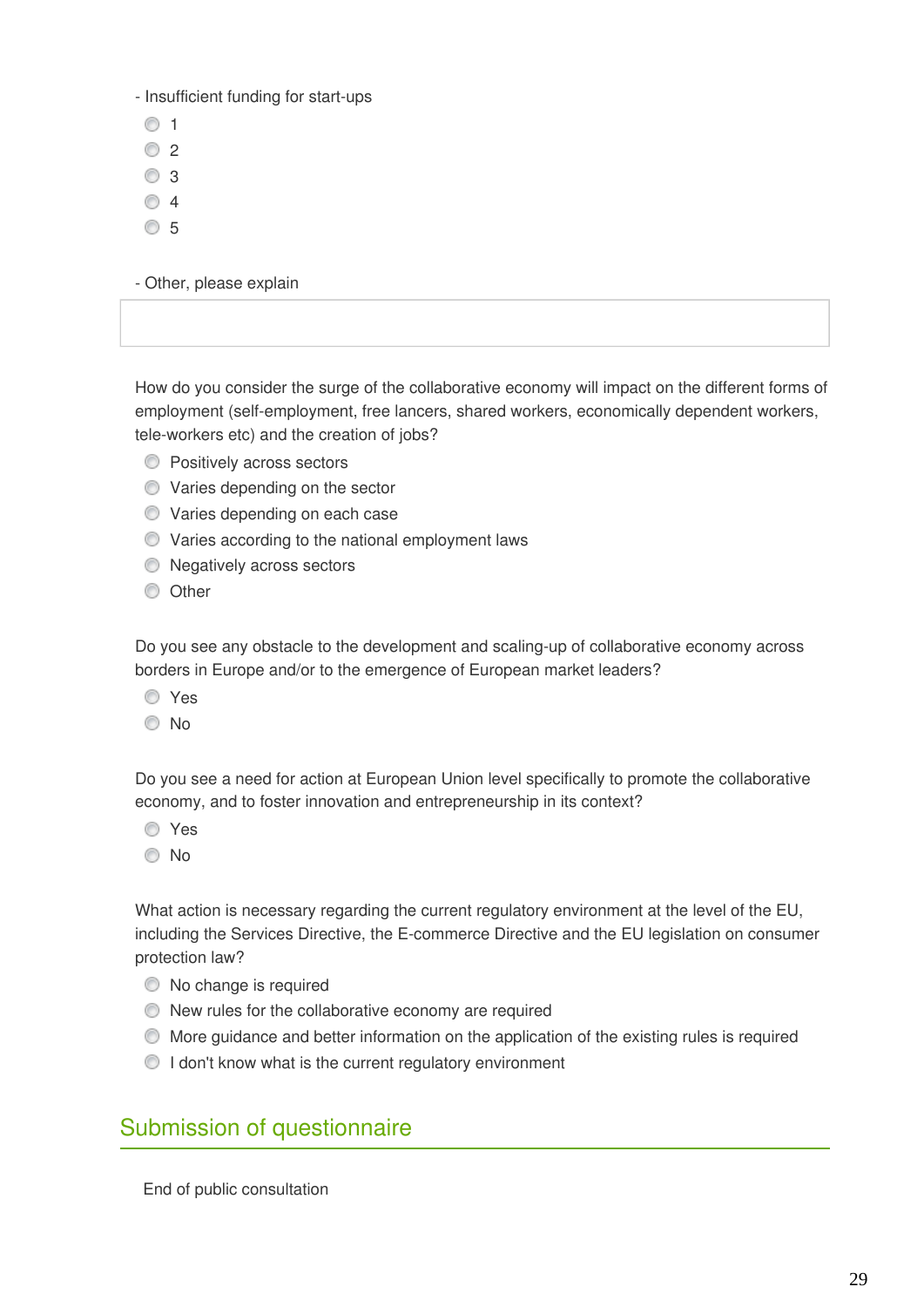## **Background Documents**

[BG\\_Въведение \(/eusurvey/files/17798068-07b6-4cfb-8c80-a8e6a4f75e29\)](https://ec.europa.eu/eusurvey/files/17798068-07b6-4cfb-8c80-a8e6a4f75e29)

- [BG\\_Декларация за поверителност \(/eusurvey/files/0b5a7e6a-5c26-47ca-b263-9ece4aa566ca\)](https://ec.europa.eu/eusurvey/files/0b5a7e6a-5c26-47ca-b263-9ece4aa566ca)
- [CS\\_Prohlášení o ochraně osobních údajů \(/eusurvey/files/a93fa8dd-757e-421e-81f9-e1c9bca745af\)](https://ec.europa.eu/eusurvey/files/a93fa8dd-757e-421e-81f9-e1c9bca745af)
- [CS\\_Úvod \(/eusurvey/files/af54c429-c5bf-482f-8525-c156be285051\)](https://ec.europa.eu/eusurvey/files/af54c429-c5bf-482f-8525-c156be285051)
- [DA\\_Databeskyttelseserklæring \(/eusurvey/files/5dd2c272-17fa-47f4-b0c7-2c207a86235f\)](https://ec.europa.eu/eusurvey/files/5dd2c272-17fa-47f4-b0c7-2c207a86235f)
- [DA\\_Introduktion \(/eusurvey/files/05c0d888-2d35-4e19-a314-65e8092597d6\)](https://ec.europa.eu/eusurvey/files/05c0d888-2d35-4e19-a314-65e8092597d6)
- [DE\\_Datenschutzerklärung \(/eusurvey/files/b5e037cf-0350-40c3-b803-04f6357f9603\)](https://ec.europa.eu/eusurvey/files/b5e037cf-0350-40c3-b803-04f6357f9603)
- [DE\\_Einleitung \(/eusurvey/files/300a2e87-e030-422a-b678-33fe2c7520a6\)](https://ec.europa.eu/eusurvey/files/300a2e87-e030-422a-b678-33fe2c7520a6)
- [EL\\_Δήλωση περί απορρήτου \(/eusurvey/files/b408fd27-c292-4fc0-9c2d-fd70c74062c4\)](https://ec.europa.eu/eusurvey/files/b408fd27-c292-4fc0-9c2d-fd70c74062c4)
- [EL\\_Εισαγωγή \(/eusurvey/files/0be38358-a600-4568-bfd0-fd9697b1810f\)](https://ec.europa.eu/eusurvey/files/0be38358-a600-4568-bfd0-fd9697b1810f)
- [EN\\_Background Information \(/eusurvey/files/0873ffeb-56b2-40d7-bf56-5aadbd176c3c\)](https://ec.europa.eu/eusurvey/files/0873ffeb-56b2-40d7-bf56-5aadbd176c3c)
- [EN\\_Privacy Statement \(/eusurvey/files/8861750d-baa1-4113-a832-f8a5454501b5\)](https://ec.europa.eu/eusurvey/files/8861750d-baa1-4113-a832-f8a5454501b5)
- [ES\\_Declaración de confidencialidad \(/eusurvey/files/edd31f1e-fe9d-493a-af5e-7a7c793295a9\)](https://ec.europa.eu/eusurvey/files/edd31f1e-fe9d-493a-af5e-7a7c793295a9)
- [ES\\_Introducción \(/eusurvey/files/600be540-eef2-4bde-bd3a-436360015845\)](https://ec.europa.eu/eusurvey/files/600be540-eef2-4bde-bd3a-436360015845)
- [ET\\_Privaatsusteave \(/eusurvey/files/294d2e58-3a3d-4e32-905f-74e8b376c5e6\)](https://ec.europa.eu/eusurvey/files/294d2e58-3a3d-4e32-905f-74e8b376c5e6)
- [ET\\_Sissejuhatus \(/eusurvey/files/4bc0f8b9-febc-478a-b828-b1032dc0117f\)](https://ec.europa.eu/eusurvey/files/4bc0f8b9-febc-478a-b828-b1032dc0117f)
- [FI\\_Johdanto \(/eusurvey/files/a971b6fb-94d1-442c-8ad7-41a8e973f2d5\)](https://ec.europa.eu/eusurvey/files/a971b6fb-94d1-442c-8ad7-41a8e973f2d5)
- [FI\\_Tietosuojaseloste \(/eusurvey/files/28a1f27e-3a8e-41f3-ae27-201e29134555\)](https://ec.europa.eu/eusurvey/files/28a1f27e-3a8e-41f3-ae27-201e29134555)
- [FR\\_Déclaration relative à la protection de la vie privée](https://ec.europa.eu/eusurvey/files/1341b7cb-38e5-4b81-b3bc-bd0d5893d298)
- [\(/eusurvey/files/1341b7cb-38e5-4b81-b3bc-bd0d5893d298\)](https://ec.europa.eu/eusurvey/files/1341b7cb-38e5-4b81-b3bc-bd0d5893d298)
- [FR\\_Introduction \(/eusurvey/files/308a1cf7-5e78-469c-996a-372b33a1992b\)](https://ec.europa.eu/eusurvey/files/308a1cf7-5e78-469c-996a-372b33a1992b)
- [HR\\_Izjava o zaštiti osobnih podataka \(/eusurvey/files/618120e1-286a-45d4-bbbd-2493d71617fb\)](https://ec.europa.eu/eusurvey/files/618120e1-286a-45d4-bbbd-2493d71617fb)
- [HR\\_Uvod \(/eusurvey/files/6bfc9d48-cd5c-4603-9c68-5c45989ce864\)](https://ec.europa.eu/eusurvey/files/6bfc9d48-cd5c-4603-9c68-5c45989ce864)
- [HU\\_Adatvédelmi nyilatkozat \(/eusurvey/files/76f442e6-3e2d-4af3-acce-5efe8f74932b\)](https://ec.europa.eu/eusurvey/files/76f442e6-3e2d-4af3-acce-5efe8f74932b)
- [HU\\_Bevezetés \(/eusurvey/files/3ea8491d-429d-4c8f-be30-82db40fa59c5\)](https://ec.europa.eu/eusurvey/files/3ea8491d-429d-4c8f-be30-82db40fa59c5)
- [IT\\_Informativa sulla privacy \(/eusurvey/files/e2eb5a94-9e5e-4391-a8e3-35f9e151310b\)](https://ec.europa.eu/eusurvey/files/e2eb5a94-9e5e-4391-a8e3-35f9e151310b)
- [IT\\_Introduzione \(/eusurvey/files/aa3bf020-9060-43ac-b92b-2ab2b6e41ba8\)](https://ec.europa.eu/eusurvey/files/aa3bf020-9060-43ac-b92b-2ab2b6e41ba8)
- [LT\\_Pareiškimas apie privatumo apsaugą \(/eusurvey/files/ab30fabd-4c4e-42bc-85c5-5ee75f45805d\)](https://ec.europa.eu/eusurvey/files/ab30fabd-4c4e-42bc-85c5-5ee75f45805d)
- [LT\\_Įvadas \(/eusurvey/files/d5a34e68-4710-488a-8aa1-d3b39765f624\)](https://ec.europa.eu/eusurvey/files/d5a34e68-4710-488a-8aa1-d3b39765f624)
- LV levads (/eusurvey/files/3a9bd2b1-7828-4f0e-97f1-d87cf87b7af1)
- [LV\\_Konfidencialitātes paziņojums \(/eusurvey/files/7156fdc0-b876-4f73-a670-d97c92e6f464\)](https://ec.europa.eu/eusurvey/files/7156fdc0-b876-4f73-a670-d97c92e6f464)
- [MT\\_Dikjarazzjoni ta' Privatezza \(/eusurvey/files/03139a3f-7b5f-42c0-9d2f-53837c6df306\)](https://ec.europa.eu/eusurvey/files/03139a3f-7b5f-42c0-9d2f-53837c6df306)
- [MT\\_Introduzzjoni \(/eusurvey/files/ceb27908-207c-40cf-828a-6cf193731cdf\)](https://ec.europa.eu/eusurvey/files/ceb27908-207c-40cf-828a-6cf193731cdf)
- [NL\\_Inleiding \(/eusurvey/files/ca756d80-8c02-43e1-9704-3148a13c8503\)](https://ec.europa.eu/eusurvey/files/ca756d80-8c02-43e1-9704-3148a13c8503)
- [NL\\_Privacyverklaring \(/eusurvey/files/83d9394e-b179-442f-8a1b-41514ad072df\)](https://ec.europa.eu/eusurvey/files/83d9394e-b179-442f-8a1b-41514ad072df)
- [PL\\_Oświadczenie o ochronie prywatności \(/eusurvey/files/15612e0b-807d-4c6e-af1c-d65fe4ec9ddb\)](https://ec.europa.eu/eusurvey/files/15612e0b-807d-4c6e-af1c-d65fe4ec9ddb)
- [PL\\_Wprowadzenie \(/eusurvey/files/df9e1828-bbd0-4e4a-90bb-ec45a8bf46da\)](https://ec.europa.eu/eusurvey/files/df9e1828-bbd0-4e4a-90bb-ec45a8bf46da)
- [PT\\_Declaração de privacidade \(/eusurvey/files/50a6e820-91bc-4531-9a0f-47b3685753d7\)](https://ec.europa.eu/eusurvey/files/50a6e820-91bc-4531-9a0f-47b3685753d7)
- [PT\\_Introdução \(/eusurvey/files/003979c0-5277-41e9-8092-2de66d57ca00\)](https://ec.europa.eu/eusurvey/files/003979c0-5277-41e9-8092-2de66d57ca00)